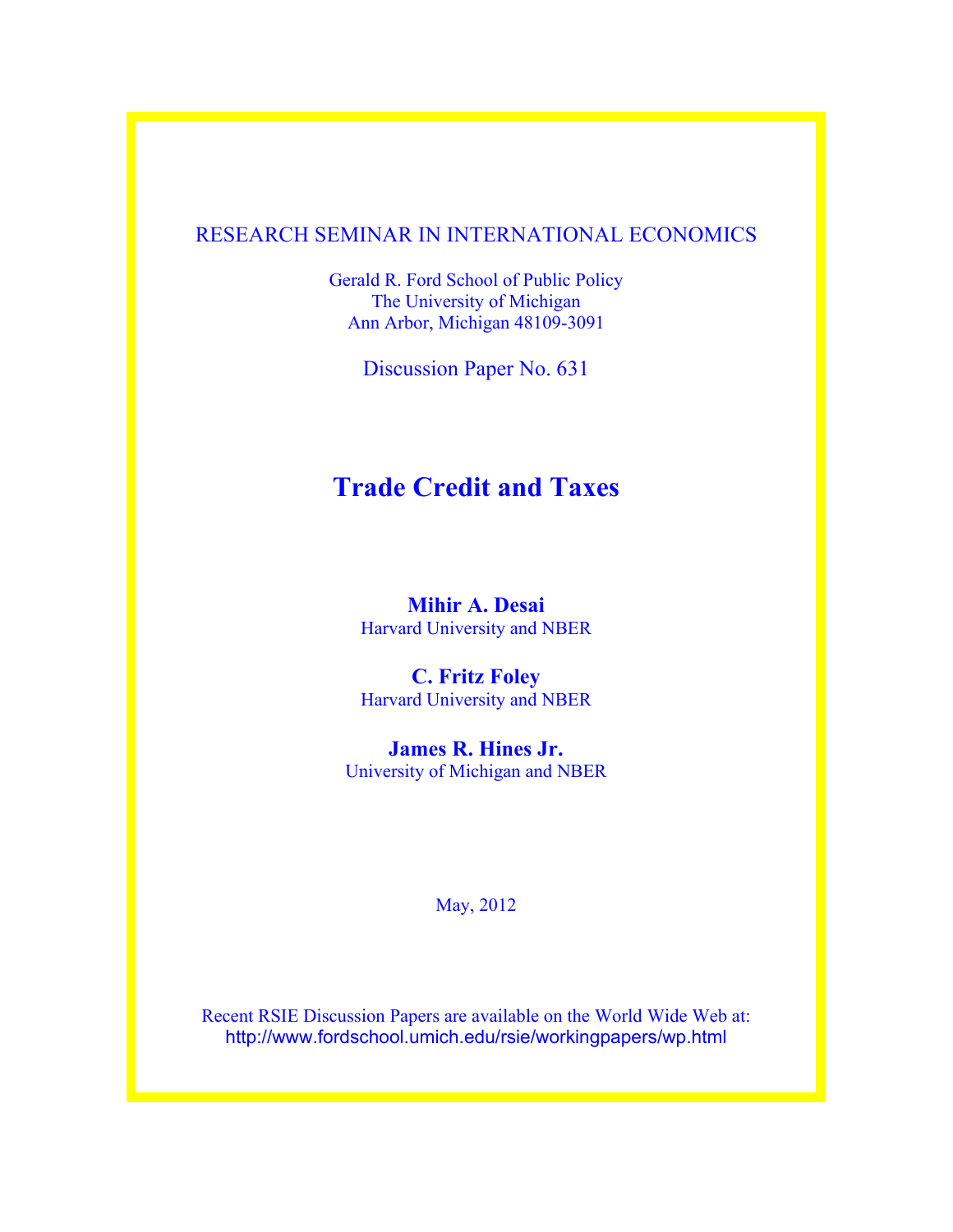# **Trade Credit and Taxes<sup>1</sup>**

Mihir A. Desai Harvard University and NBER mdesai@hbs.edu

C. Fritz Foley Harvard University and NBER ffoley@hbs.edu

James R. Hines Jr. University of Michigan and NBER jrhines@umich.edu

May 2012

#### **Abstract**

 This paper analyzes the extent to which firms use trade credit to reallocate capital in response to tax incentives. Tax-induced differences in pretax returns encourage the use of trade credit to reallocate capital from firms facing low tax rates to those facing high tax rates. Evidence from the worldwide operations of U.S. multinational firms indicates that affiliates in low-tax jurisdictions use trade credit to lend, whereas those in high-tax jurisdictions use trade credit to borrow: ten percent lower local tax rates are associated with net trade credit positions that are 1.4 percent higher as a fraction of sales. The use of trade credit to get capital out of lowtax, low-return environments is also illustrated by reactions of U.S. firms to the temporary repatriation tax holiday in 2005, when affiliates with positive net trade credit positions were significantly more likely than others to repatriate dividends to parent companies in the United States.

<sup>&</sup>lt;sup>1</sup> The statistical analysis of firm-level data on U.S. multinational companies was conducted at the Bureau of Economic Analysis, U.S. Department of Commerce under arrangements that maintain legal confidentiality requirements. The views expressed are those of the authors and do not reflect official positions of the U.S. Department of Commerce. We thank seminar participants at Columbia Law School, Harvard Law School, Oxford University, the University of Illinois at Urbana-Champaign, the University of Michigan, the UNC Tax Symposium, and ITPF for helpful comments. Foley and Desai thank the Division of Research of the Harvard Business School for financial support.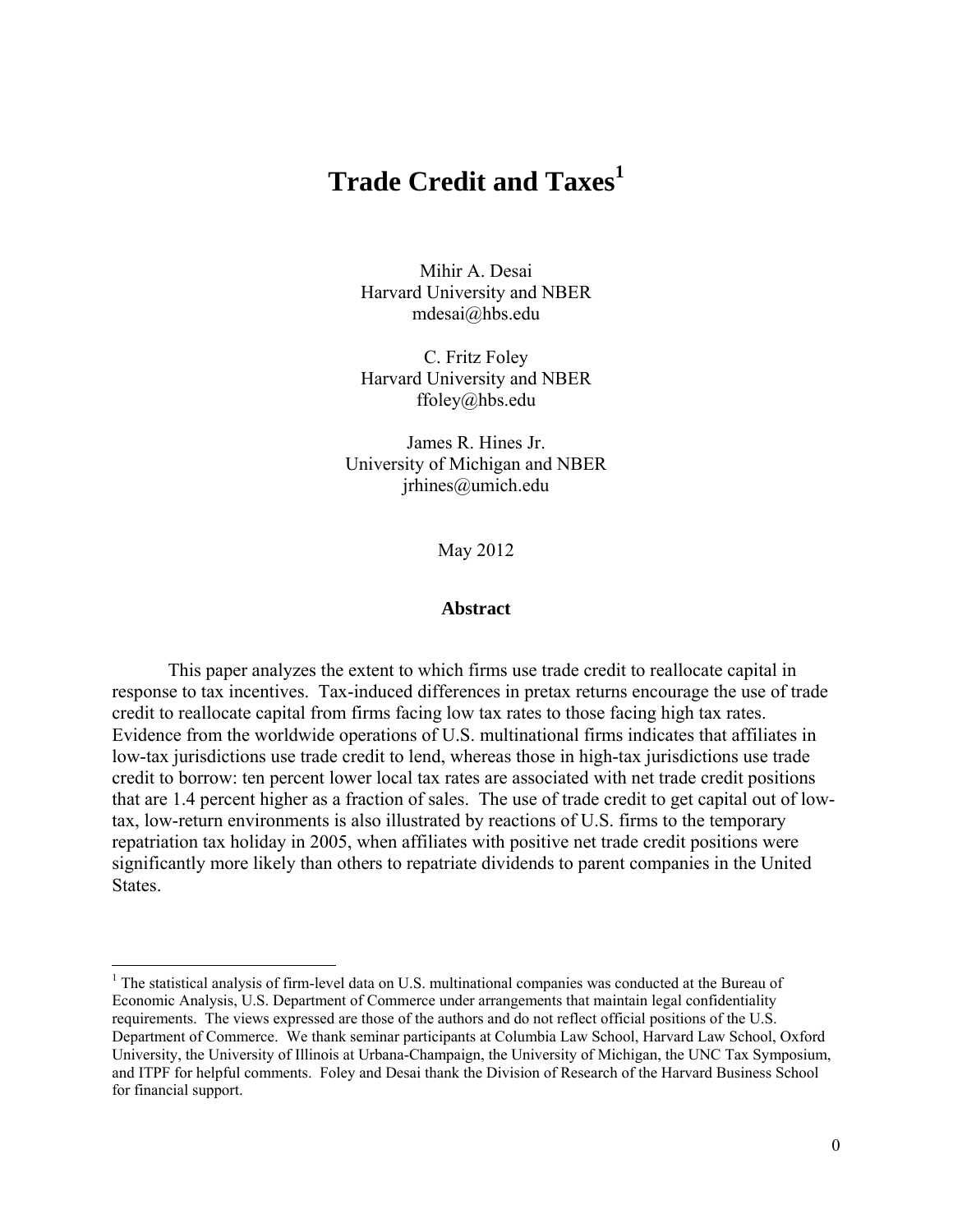## *1. Introduction*

This paper examines the extent to which taxation influences trade credit practices by affecting returns to investment. High rates of taxation generally increase the cost of capital, reducing investment levels and driving up pretax returns. As a result, tax rate differences create incentives to transfer capital from low-tax, low-capital-cost, low-return users to high-tax, highcapital-cost, high-return users by delaying or accelerating the payment of trade accounts.

The effects of taxation on the use of trade credit are most readily observed internationally, where tax rate differences are sizeable and apparent. The empirical work in this paper uses comprehensive data collected by the U.S. Bureau of Economic Analysis (BEA) on the operations of U.S. multinational firms to examine the extent to which international tax rate differences account for their trade credit practices. Foreign affiliates of U.S. multinational firms make extensive use of trade credit: at yearend 2004 these affiliates held current accounts receivable of \$1.49 trillion and had current accounts payable of \$1.39 trillion; each of these exceeded 30 percent of total annual affiliate sales.

The analysis of detailed affiliate-level data suggests that tax effects are large and statistically significant in explaining trade credit choices. Figure 1 offers descriptive evidence, drawn from published BEA data, of the extent to which tax incentives may influence the use of trade credit by multinational affiliates. The figure presents information on the foreign affiliates of U.S. multinational firms sorted by tax rates in their host foreign countries. The bars depict average accounts receivable, accounts payable, and net working capital (the difference between accounts receivable and accounts payable) for affiliates in countries with designated tax rates, all scaled by affiliate sales. Each bar is the mean of the country aggregate values, by varying levels of corporate tax rates. The figure shows that accounts receivable and accounts payable, as well as differences between the two, are greater in low-tax jurisdictions than in high-tax jurisdictions. The evidence that low tax rates are associated with high net working capital positions is consistent with incentives to use trade credit to allocate capital to places where it generates high pretax returns.

The regression analysis presented in section 3 investigates the effects of local tax rates in specifications that control for observable firm-level factors. Regressions using parent company fixed effects confirm that affiliates in low-tax countries have larger net working capital positions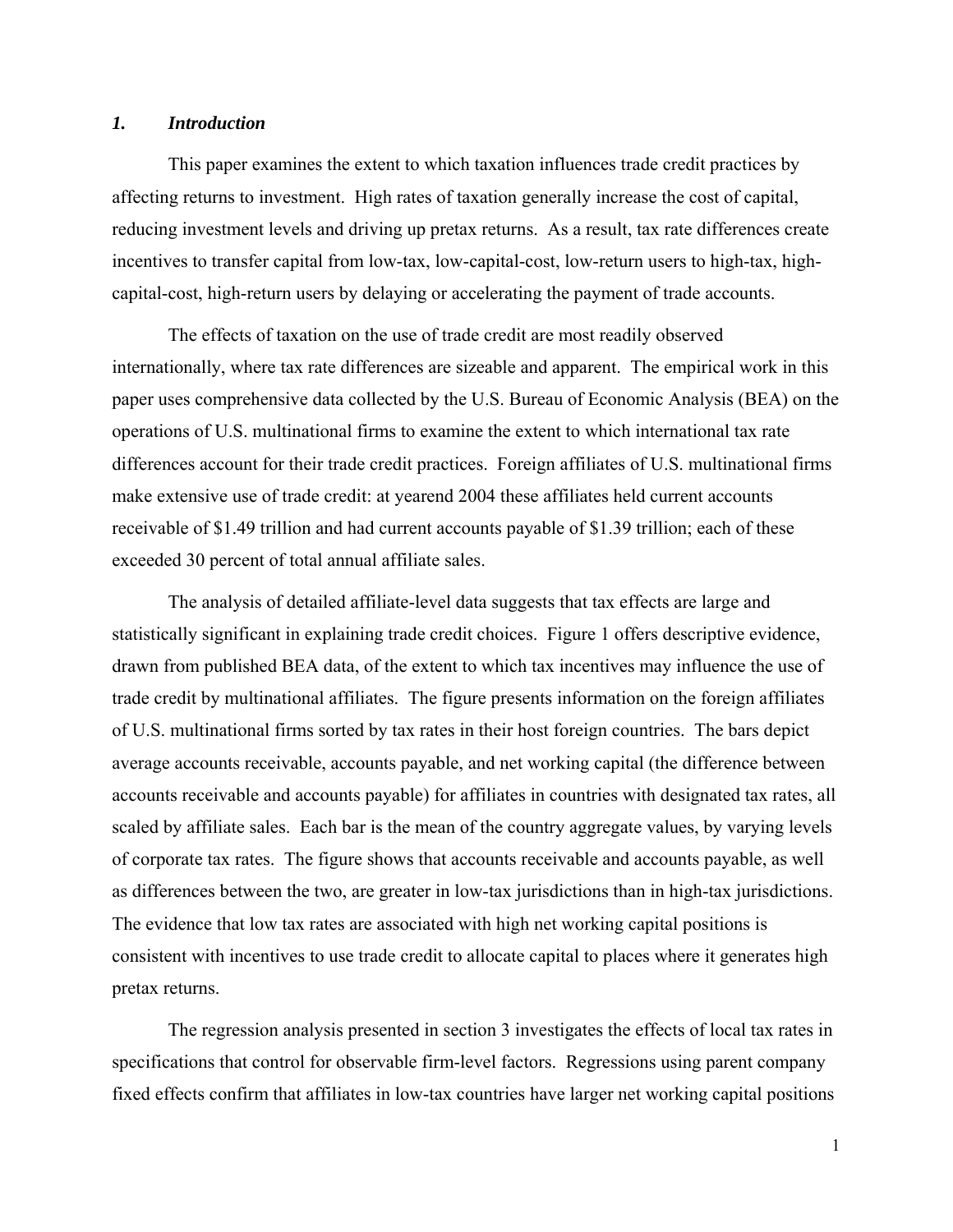than do other affiliates. The association of tax rate differences and net working capital positions is strongest for wholly-owned affiliates and for those with high levels of trade with related parties. These patterns suggest that tax-influenced use of trade credit is most easily facilitated when borrowers and lenders are controlled by the same firm. Furthermore, the net working capital positions of affiliates with strong idiosyncratic capital needs, as reflected by unusually large capital expenditures or little cash on hand, appear to be largely unaffected by local tax rates.

Responses to recent changes in U.S. international tax policy offer additional evidence of the use of trade credit to reallocate capital to more productive uses. The 2004 U.S. Homeland Investment Act provided for a one-time tax holiday in 2005 for repatriated foreign earnings. Prior to the 2005 holiday, U.S. multinational firms with accumulated foreign profits but without attractive foreign investment opportunities could use trade credit arrangements to reallocate a certain amount of capital to the United States or another high-tax country. The 2004 Act greatly lowered the cost of reallocating capital to the United States, albeit only for 2005, by permitting many firms to pay U.S. tax on only 15 percent of the dividends they received from foreign affiliates. Among foreign affiliates that prior to 2005 were using trade credit to reallocate capital elsewhere, the sudden appearance of an attractive new alternative should be associated with significant dividend repatriations to the United States in 2005.

Figure 2 depicts aggregate dividend payout ratios for two samples of foreign affiliates of U.S. firms in 2004 and 2005. The left two bars display dividend payout ratios for directly owned affiliates that had positive net working capital positions in 2004. If these affiliates used working capital arrangements to reallocate capital to a high-tax location such as the United States prior to the tax holiday, they should respond to the tax holiday in a more pronounced manner than other affiliates, whose behavior is described by the two bars on the right. The shaded bars present aggregate payout ratios for 2004, and the unshaded bars present payout ratios for 2005. The evidence indicates that those affiliates that were directly owned and had positive net working capital positions prior to the tax change increased their dividend payout ratios much more than did other affiliates. This apparent reaction to the tax change is consistent with pre-2005 use of trade credit to reallocate capital to locations where it earns higher returns, and the emergence in 2005 of a more permanent and cost-effective method of doing so.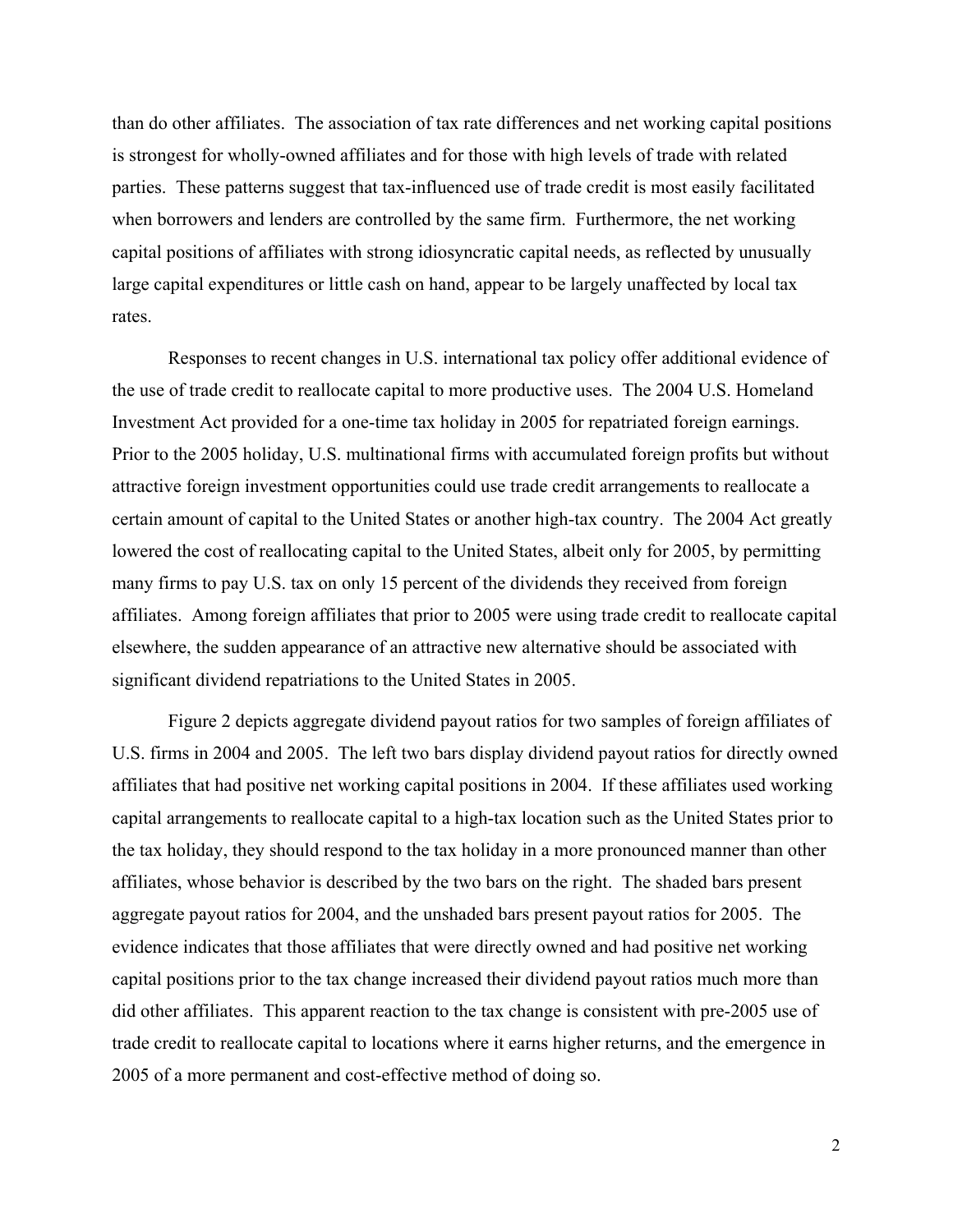Existing work emphasizes explanations for the use of trade credit that are unrelated to taxes. Several papers, including Burkart and Ellingsen (2004), Giannetti, Burkart and Ellingsen (2011), Cunat (2006), and Fabbri and Menichini (2010) highlight the ability of suppliers to lend in a way that limits managerial opportunism more effectively than can financial lenders. Other studies, such as Lee and Stowe (1993), Long, Malitz, and Ravid (1993), Ng, Smith, and Smith (1999), and Antràs and Foley (2011) explain how trade credit arrangements solve information problems concerning product quality and buyer creditworthiness. Relatedly, Petersen and Rajan (1994) present evidence that monitoring provided by suppliers might aid firms in accessing financial lenders who can free-ride on the monitoring provided by suppliers. Trade credit decisions also appear to reflect the bargaining power of buyers and suppliers, as indicated by Klapper, Laeven and Rajan (2012). Fisman and Love (2003), and Love, Preve, and Sarria-Allende (2007), identify some of the consequences of access to trade credit. Meltzer (1960) and Ramey (1992) explain trade credit as a means of reallocating capital across firms, though the motives for this reallocation are unrelated to taxes.

In analyzing empirical patterns of trade credit, studies typically emphasize small firms where monitoring issues and liquidity constraints are likely to be important. Petersen and Rajan (1997) provide some of the most important empirical results in this literature. One of the most puzzling findings in their study can be understood within a tax-based explanation. They note that lower income firms are more likely than others to lend via trade credit, in contrast to the implications of most theories of trade credit. The tax-based explanation predicts precisely this pattern, as lower income firms face lower marginal tax rates and might therefore find it profitable to use trade credit to reallocate capital to firms with higher incomes and therefore high tax rates and higher pretax marginal products of capital.

Section 2 of the paper analyzes the underlying tax incentives to use trade credit to reallocate capital and describes empirical predictions related to these incentives. Section 3 describes the data and presents the empirical analysis of the predictions. Section 4 concludes.

## *2. Understanding the impact of taxes on trade credit*

This section considers the effect of tax rate differences on incentives to use trade credit to reallocate capital. High tax rates discourage investment, raising pretax marginal products of capital above levels that prevail in environments with low tax rates. Differences in pretax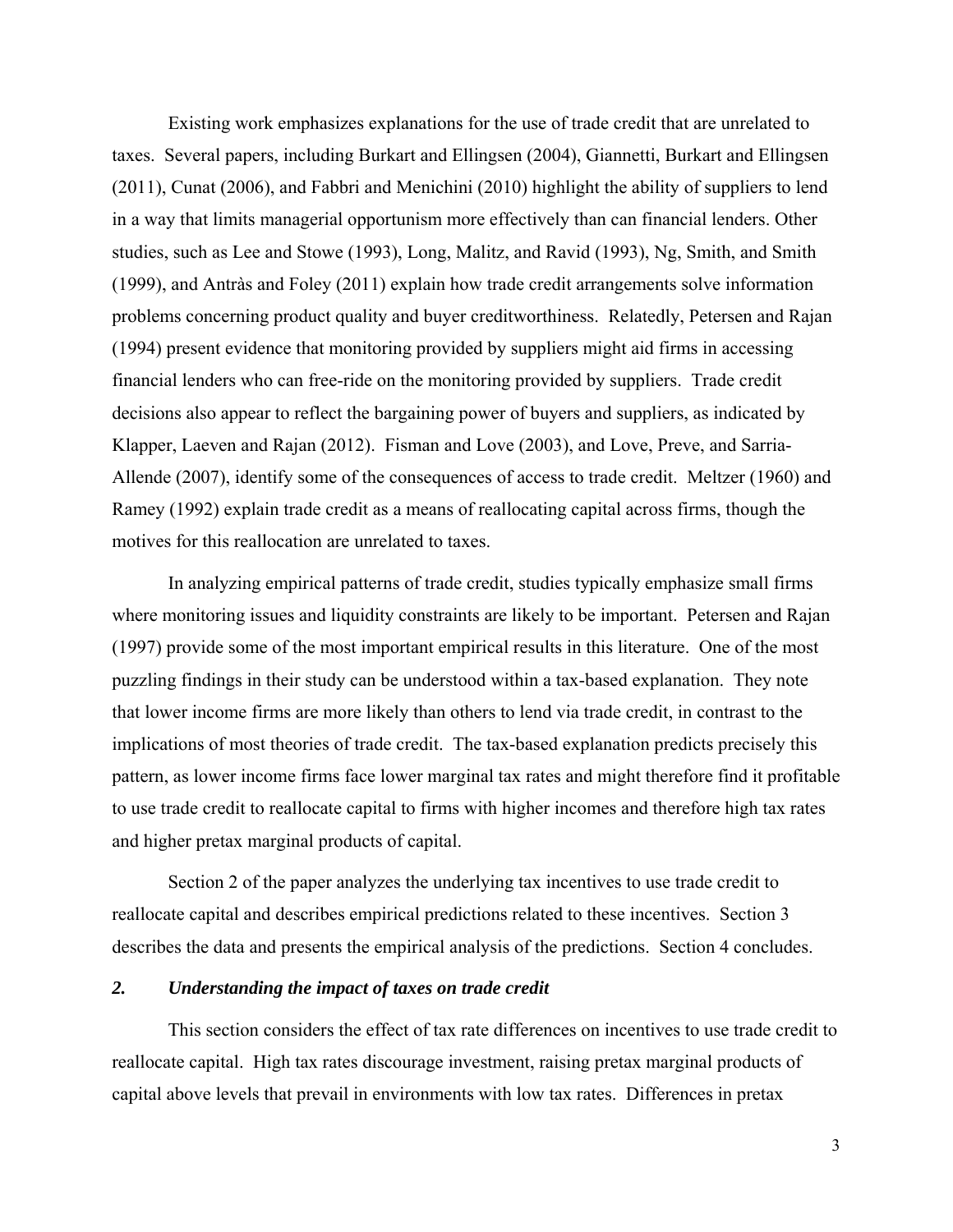marginal products of capital then create opportunities for mutually beneficial trade by delaying or accelerating payment of trade credit accounts to put capital where it is most productive.

# *2.1. Trade Credit, Taxes, and Capital Reallocation*

It is useful to start by considering a setting in which two unrelated parties, both corporations, have transactions in which they buy and sell items from each other. They can pay for these items at the time of purchase, or else pay at another time, in the meantime creating accounts payable and accounts receivable. Corporations are required to use the accrual method in calculating their tax liabilities, so income is taxable when it is earned, not necessarily when it is received. Consequently, a corporation must pay income taxes on sales to another party, even if it has not yet received payment, as long as the sale has taken place and the buying party can reasonably be expected to make that payment eventually; similarly, the buying party receives an immediate tax deduction, even though the payment takes place on a different date. Thus, for example, a corporation that sells inventory property for \$100 to another corporation that does not pay immediately is required to include the \$100 in its taxable income this year, and similarly, the corporation that purchases the inventory property is entitled to a tax deduction of \$100, even though it has not yet paid. One implication of accrual accounting is that the mere timing of the payments does not affect the timing of tax liabilities; what matters is the date on which income is earned. A similar rule applies to prepayments: if a buyer pays now for a future purchase, the seller does not have taxable income, and the buyer does not receive a tax deduction, until the sale is ultimately completed. $^{2}$ 

Consider a setting in which firm *i* purchases a good worth one dollar from firm *j* at the start of a year and faces the question of whether or not to pay immediately. If firm *i* delays payment then it accrues an account payable that it will settle at the start of the following year with interest *r*, so next year it pays  $(1+r)$ . As a result of not paying this year, firm *i* has the use of an additional dollar of capital for the year, thus increasing *Ki*, and firm *j* foregoes the use of the same dollar of capital, thus decreasing  $K_i$ . Suppose that firm *i*'s production function is given

<sup>&</sup>lt;sup>2</sup> Graetz and Schenk (2009, pp. 693-732) review the interpretation and application of U.S. tax law to corporate accounts receivable and accounts payable. Brick and Fung (1984) consider the implications of a cash accounting tax regime, in which transactions are taxed when payments are made, rather than at the time of sale. In the legal regime considered by Brick and Fung, heavily taxed firms have incentives to extend credit to lightly taxed firms, which is the opposite of the incentives created by the laws that apply to U.S. corporations. This illustrates the importance of the distinction between cash and accrual accounting for the use of trade credit.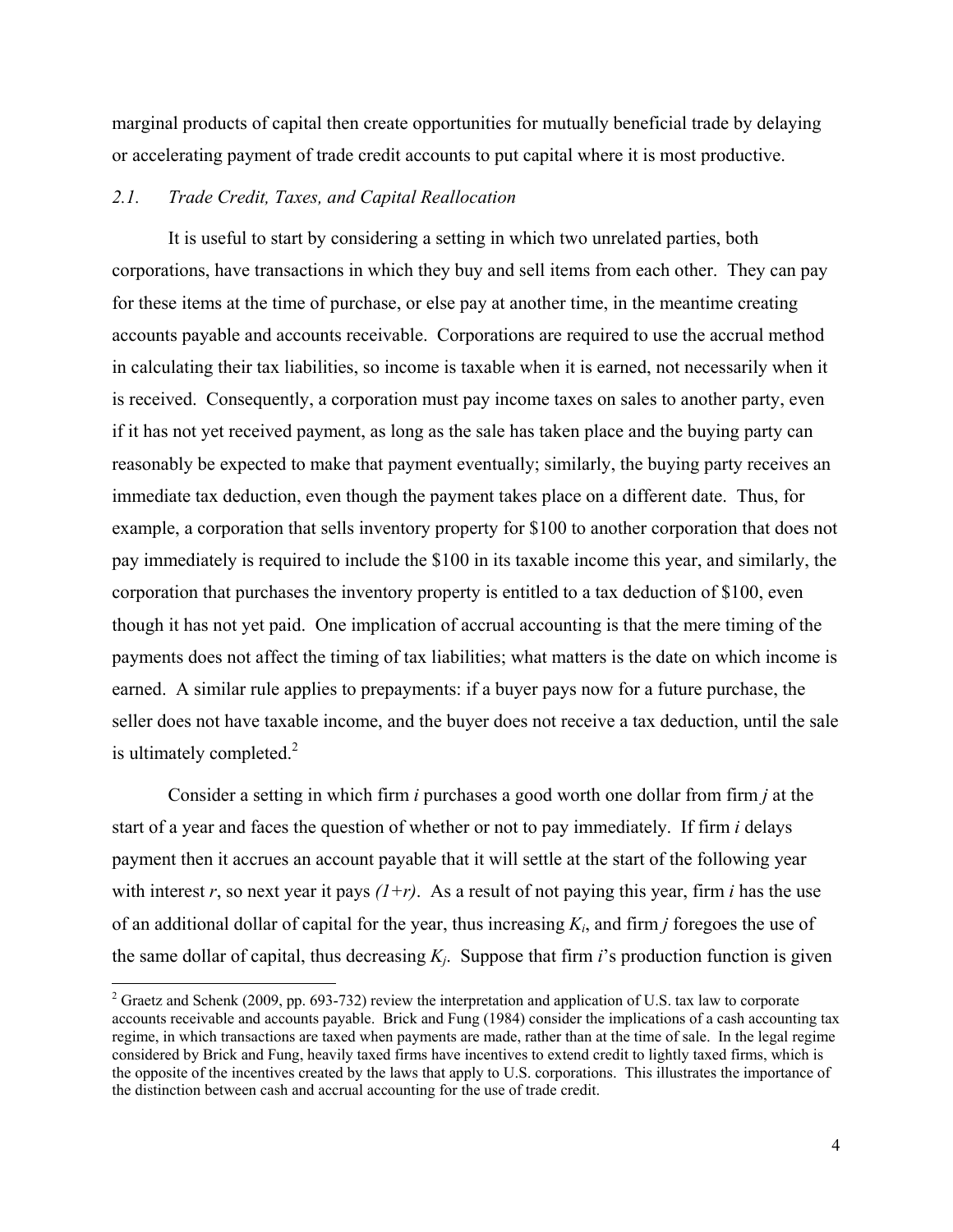by  $Q_i(K_i)$ , in which  $Q_i$  is firm *i*'s output and  $K_i$  its level of financial capital. Then after earning  $Q_i'(K_i)$  of income from the additional dollar of financial capital, and remitting  $(1+r)$  to firm *j* at the start of the next year, the delayed payment nets firm *i* after taxes:

$$
(1) \qquad \qquad \big[Q_i'(K_i)-r\big](1-\tau_i)\big),
$$

in which  $\tau_i$  is the tax rate facing firm *i*. Expression (1) reflects that both that the additional income is taxable and that firm *i* is entitled to deduct from taxable income the interest component of its settlement of the account payable to firm *j*. Similarly, firm *j* loses the benefit of using a dollar of financial capital for a year, but receives interest, so after taxes it nets:

$$
(2) \qquad \qquad \left[ r - Q_j'(K_j) \right] \left( 1 - \tau_j \right),
$$

in which  $Q_i'(K_i)$  is the marginal product of capital held by firm *j* and  $\tau_j$  the tax rate facing firm *j*.

Expressions (1) and (2) can be viewed as participation constraints in which both parties have incentives to use trade credit if  $Q_i'(K_i) \ge r \ge Q_j(K_i)$ . By delaying payment, firm *i* effectively borrows from firm *j* and benefits from this trade due to a difference in pretax marginal products of capital. If the pattern of pretax marginal products of capital were reversed, so that  $Q_i(K_i) < Q_j(K_j)$  and *r* lies between them, then firm *j* is a more productive user of capital than firm *i*, and both can benefit by having firm *i* prepay for its purchase.

Tax rate differences influence marginal products of capital and thereby affect incentives to use trade credit. To describe these effects, it is helpful to begin by considering the case in which firms do not use trade credit, are equity financed, and thereby face the full corporate tax.<sup>3</sup>

<sup>&</sup>lt;sup>3</sup> The assumption of equity finance is a common starting place in the analysis of the effect of corporate taxation, since if corporate investment is instead debt-financed, then there is effectively no corporate tax: a firm that is 100 percent debt-financed, with an average return on investment equal to the interest rate, has interest deductions that exactly offset its taxable income, leaving zero corporate tax to be paid (Auerbach, 2002). The evidence that high tax rates discourage investment, together with the hundreds of billions of dollars collected by the U.S. corporate tax each year, suggests that in practice corporations are not entirely debt financed. Hassett and Hubbard (2002), Chirinko, Fazzari and Meyer (1999), Desai and Goolsbee (2004), Djankov et al. (2010), Da Rin, Giacomo, and Sembenelli (2011), and Bond and Xing (2010) offer evidence of the impact of corporate tax rates on investment.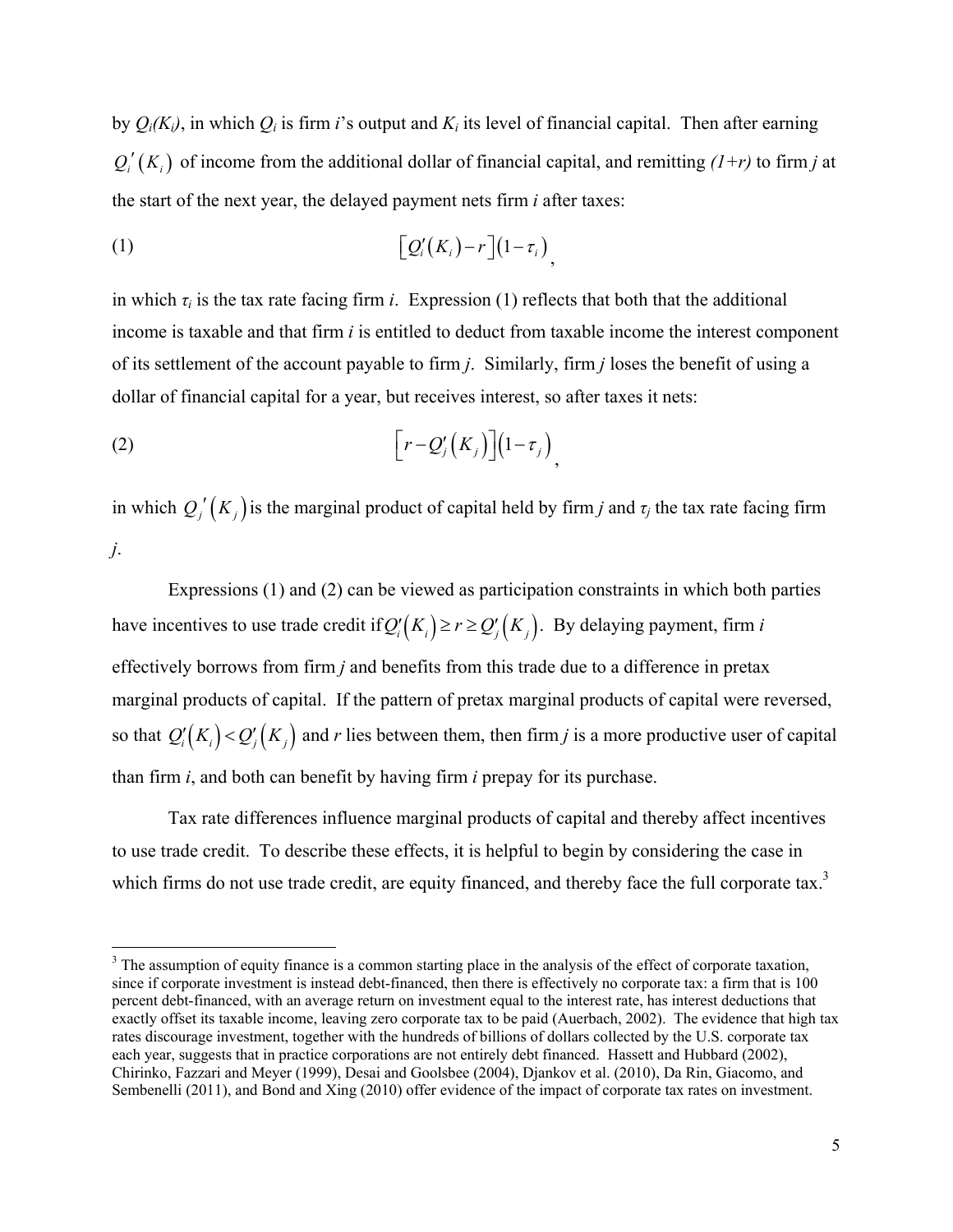Then if the shadow cost of the use of a dollar of equity for a year is common for all firms at an after-tax value of λ, it follows that firms invest to the point that after-tax marginal products of capital equal this common cost of funds,  $Q'_m(K_m)(1 - \tau_m) = \lambda, \forall m$ , so:

(3) 
$$
Q'_{j}(K_{j})=Q'_{i}(K_{i})\frac{(1-\tau_{i})}{(1-\tau_{j})}
$$

Hence, if  $\tau_i > \tau_j$  then  $Q_i(K_i) > Q_i(K_j)$ , the marginal product of capital held by firm *i* is greater than that held by firm *j*. There are mutual benefits available by delaying payment from firm *i* to firm *j*. As a result of the delayed payment, capital flows from the lightly taxed to the more heavily taxed firm, because the pretax marginal product of capital of the heavily taxed firm is higher due to the lower investment levels induced by the higher tax rate.

The advantage of using trade credit is manifest by summing expressions (1) and (2) to obtain the joint benefit generated by the contemplated delayed payment:

(4) 
$$
Q'_{i}(K_{i})(1-\tau_{i})-Q'_{j}(K_{j})(1-\tau_{j})+r(\tau_{i}-\tau_{j})
$$

The joint benefit consists of the difference between the after-tax marginal products of capital, as given by the first two terms of expression (4), and the tax-advantaged location of interest payments and receipts, as given by the third term. If after-tax marginal products of capital are equal, then the first two terms offset each other and there is a gain to the transaction associated with the third term.<sup>4</sup> Capital reallocation raises the after-tax marginal product of capital of firm  $j$ and reduces the after-tax marginal product of capital of firm *i*. Reallocation continues until the tax saving associated with having firm *i* incur costs *r* and firm *j* earn income *r* equals the wedge in after-tax marginal products of capital. At this point, the pretax marginal products of capital are equal and expression (4) is zero. All other considerations equal, larger tax rate differences

<u> 1989 - Johann Stoff, amerikansk politiker (d. 1989)</u>

Graham (2000) measures the extent to which firms borrow too little from a tax standpoint; he estimates that the average firm in his sample could double its debt-related tax benefits by taking on additional debt.

<sup>&</sup>lt;sup>4</sup> The third term of expression (4) corresponds to the net value of interest tax deductions in the high-tax jurisdiction and taxes on interest income in the low-tax jurisdiction, reflecting that trade credit reallocates capital in a manner that is treated for tax purposes like borrowing. Since higher tax rates are consistently associated with greater propensity to use debt finance (Graham, 1996; Desai, Foley and Hines, 2004; Huizinga, Laeven and Nicodeme, 2008), it follows that firms facing high corporate tax rates should be expected to borrow using trade credit, whereas those facing low corporate tax rates should be expected to use trade credit to loan to other firms.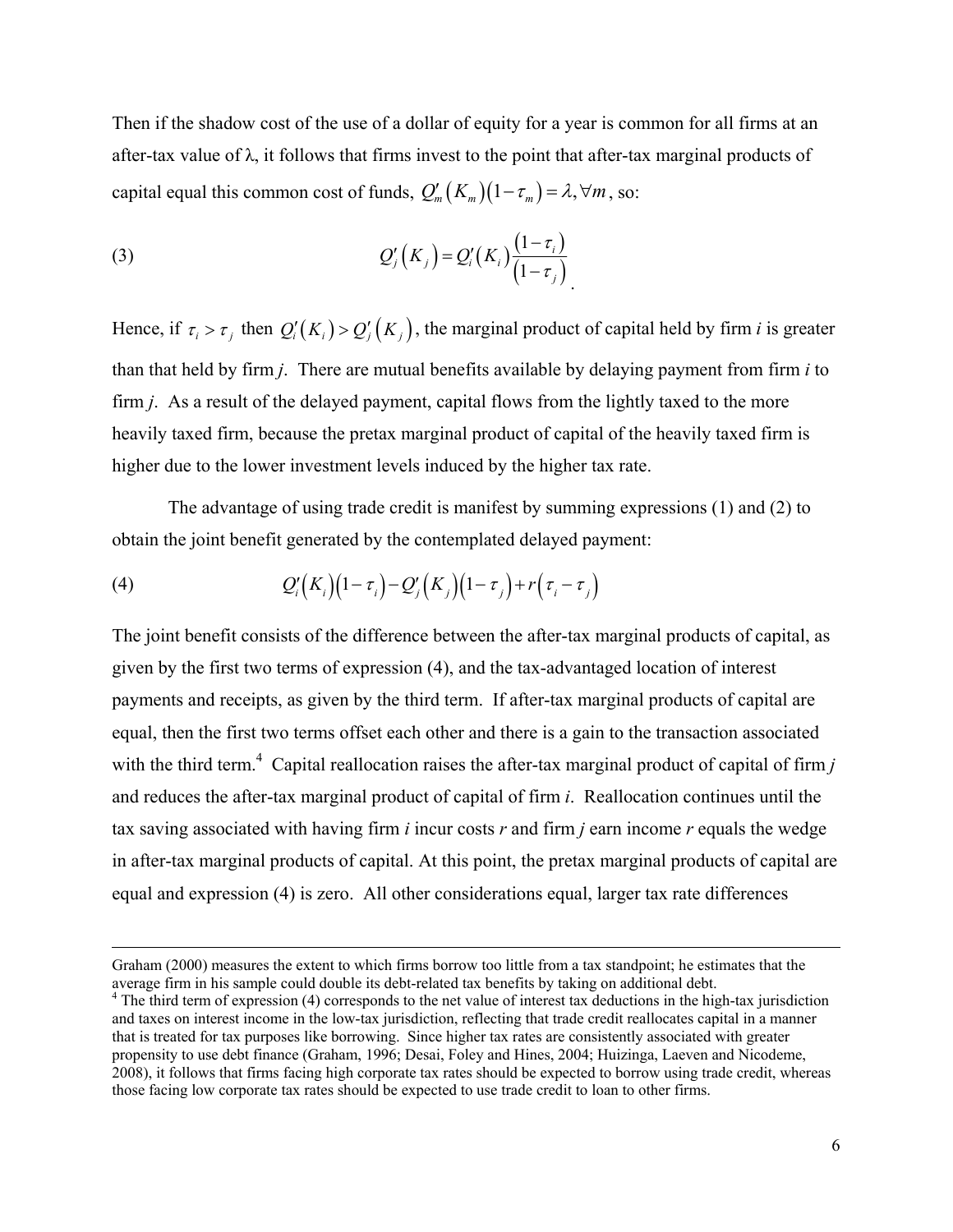induce greater reallocations of capital. Trade credit, just like debt, undoes the distortion to investment levels created by the corporate tax by encouraging firms to invest to levels at which pretax, rather than after-tax, marginal products of capital are equalized.

#### *2.2 Sources of Tax Rate Differences*

 Firms *i* and *j* might face different tax rates for any of a number of reasons. U.S. firms organized as subchapter C corporations are subject to the corporate income tax, whereas those organized as subchapter S corporations, LLCs, and other business forms are taxed at the owners' tax rates, which commonly differ from each other and from the corporate tax rate. Firms with tax loss carryforwards or significant contemporaneous deductions are effectively untaxed until the deductions and prior tax losses are exhausted. While this firm-level variation in effective tax rates can be significant, differences in tax rates across countries are more readily and reliably measured, so the analysis below uses international tax rate differences to identify the effect of tax rates on trade credit practices.

 Tax rate differences across countries create incentives for multinational firms to use trade credit arrangements. Multinational affiliates in low tax jurisdictions where pretax investment returns are low have incentives to extend credit to affiliates in high tax jurisdictions where pretax returns are high. The system by which the United States taxes foreign source income also creates incentives for U.S. multinationals to use trade credit to reallocate capital between foreign and U.S. operations. The United States taxes the worldwide incomes of U.S. firms, but permits deferral of U.S. taxes on certain foreign income that is retained abroad. U.S. taxpayers are also entitled to claim tax credits for foreign income tax payments. As a result of this system, many U.S. firms have incentives to defer repatriation of foreign profits earned in low-tax countries because returning the profits to the United States triggers a tax equal to the difference between the U.S. corporate tax rate and the rate at which the profits are taxed by foreign governments.<sup>5</sup>

Because U.S. firms have incentives to avoid repatriating foreign income, these firms are apt to accumulate foreign capital beyond the point at which it earns pretax returns comparable to

 $<sup>5</sup>$  Hartman (1985), Sinn (1993) and Hines (1994) analyze repatriation incentives created by home country taxation of</sup> foreign income; and Desai, Foley and Hines (2001), Foley, Hartzell, Titman and Twite (2007), and Dharmapala, Foley and Forbes (2011) offer evidence of the extent to which the U.S. tax system discourages repatriation of foreign income.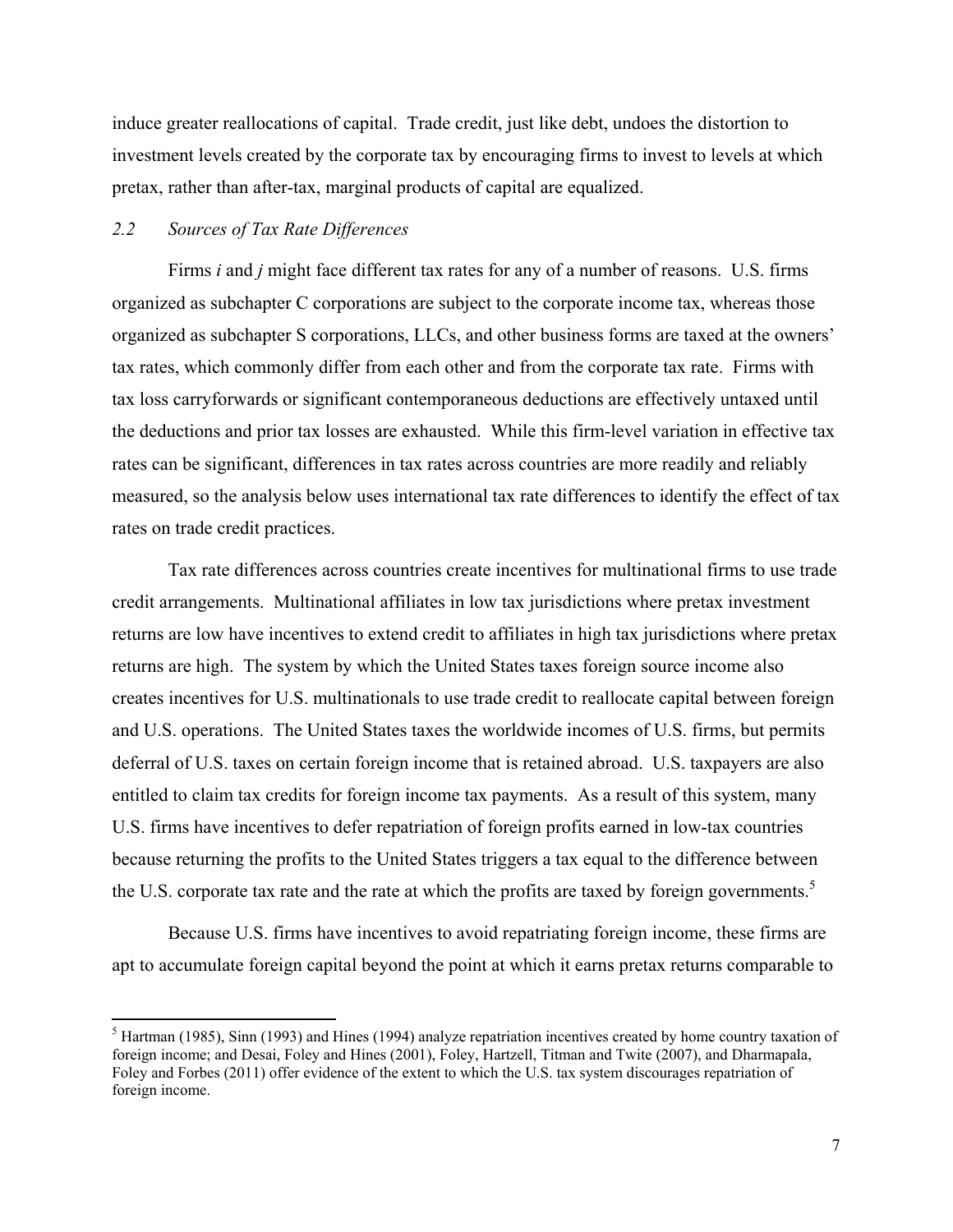those available in the United States. U.S. firms have incentives to retain and accumulate foreign capital as long as the after-foreign-tax rate of return abroad exceeds the after-tax rate of return that they can earn in the U. S. This accumulation exhausts available profitable foreign investment opportunities, driving down the rate of return on new investments. Eventually the rate of return on marginal foreign investments can decline to the point that it is worth repatriating funds, and incurring the associated tax cost, in order to deploy capital in the United States. The availability of foreign tax credits means that U.S. tax obligations on repatriated foreign income increase with the extent to which the U.S. tax rate exceeds the creditable foreign tax rate, so the induced decline in pretax foreign rates of return should be most pronounced among affiliates facing particularly low foreign tax rates.

A system that taxes foreign profits on repatriation encourages firms to retain profits abroad to the point at which marginal foreign capital generates lower returns than marginal domestic capital, so any tax-neutral method of reallocating capital from foreign affiliates to the domestic parent company looks attractive. Firms can do so by having parent companies delay payment for inventory property received from foreign affiliates; a roughly equivalent method is to have foreign affiliates prepay for inventory property that parent companies will subsequently provide the affiliates. In both cases the function of the trade credit arrangement is to reallocate capital from foreign affiliates to their parent companies. In the first of these cases one can think of the foreign affiliate as repatriating in the form of property rather than cash.

Some aspects of U.S. law create specific opportunities for U.S. multinationals to reallocate capital in response to differences between U.S. and foreign rates. Foreign affiliates can reallocate capital by purchasing accounts receivable from their parent companies; if the accounts are owed by non-U.S. persons, for example due to export sales by the parent company, then purchase of an account receivable is not treated as a constructive repatriation, and the subsidiary effectively swaps its capital for a loan made by the parent company. Laws limiting deferral of U.S. taxes on foreign income require that the payments subsequently received by the foreign affiliate from the accounts receivable will be subject to immediate U.S. taxation, but this arrangement nonetheless reallocates capital from the foreign affiliate to the U.S. parent company without subjecting the capital amount to U.S. taxation. If instead the foreign affiliate were to make an ordinary loan to the U.S. parent company, U.S. tax rules would treat the loan as a repatriation of profit, subjecting the loan amount to immediate U.S. taxation.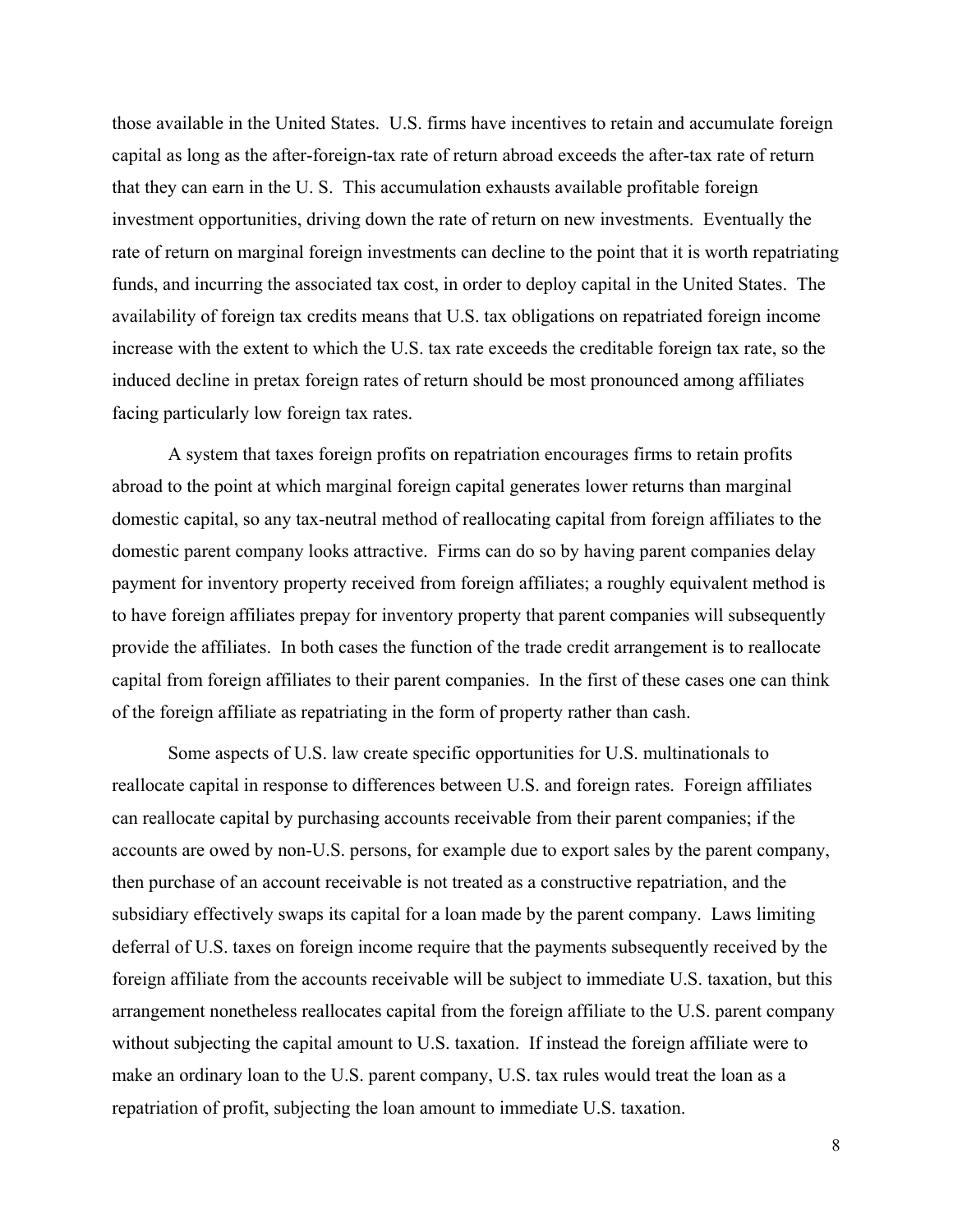## *2.3 Substitutes and Constraints*

There are alternatives to trade credit arrangements; for example, customers might exchange cash for goods at the time of sale, financing their expenditures, if need be, with loans from local banks. Bank loans serve many of the same functions as trade credit, though terms and conditions of bank loans are likely to differ from trade terms offered by suppliers because banks and suppliers have different relationships with buyers, access to different information, and can draw on differing expertise. For example, as stressed in the existing literature, suppliers of goods and services might have monitoring advantages over more remote financial lenders, thereby making it less costly for suppliers to provide loans in the form of trade credit than it is for banks to provide more traditional loans. Additionally, the fact that suppliers offering trade credit effectively lend property rather than cash may restrict the ability of managers of buying firms to divert assets to uses that benefit them personally at the expense of their firms, and therefore make it more likely that loans are repaid. Agency and other costs associated with third-party transactions can make these alternative financing sources unattractive, as evidenced by the apparent willingness of corporations to use equity finance and thereby incur corporate tax liabilities.

If trade credit offers a type of borrowing not available elsewhere, and does not offset other forms of borrowing, then tax rate differences encourage firms to use trade credit to reallocate capital. The analysis in this paper proceeds under the assumption that agency costs limit the ability of firms to borrow from third parties, which accounts both for the existence of corporate tax burdens and the inability of firms to use debt finance to arbitrage at least some of the resulting differences in pretax marginal products of capital. Tax regulations may also effectively limit the use of alternatives; for example, thin capitalization rules limit the amount of borrowing for which interest payments are tax-deductible.

In addition, there are limits on the extent to which trade credit can be used to reallocate capital within firms. The U.S. tax system does not allow taxpayers unlimited ability to use intrafirm trade credit arrangements, generally imposing a requirement that trade credit balances not exceed those that are ordinary and necessary to carry on trade or business, thereby requiring that repayment schedules correspond to normal business terms, or else the arrangement can be recharacterized for tax purposes as a constructive repatriation. While this limits the value of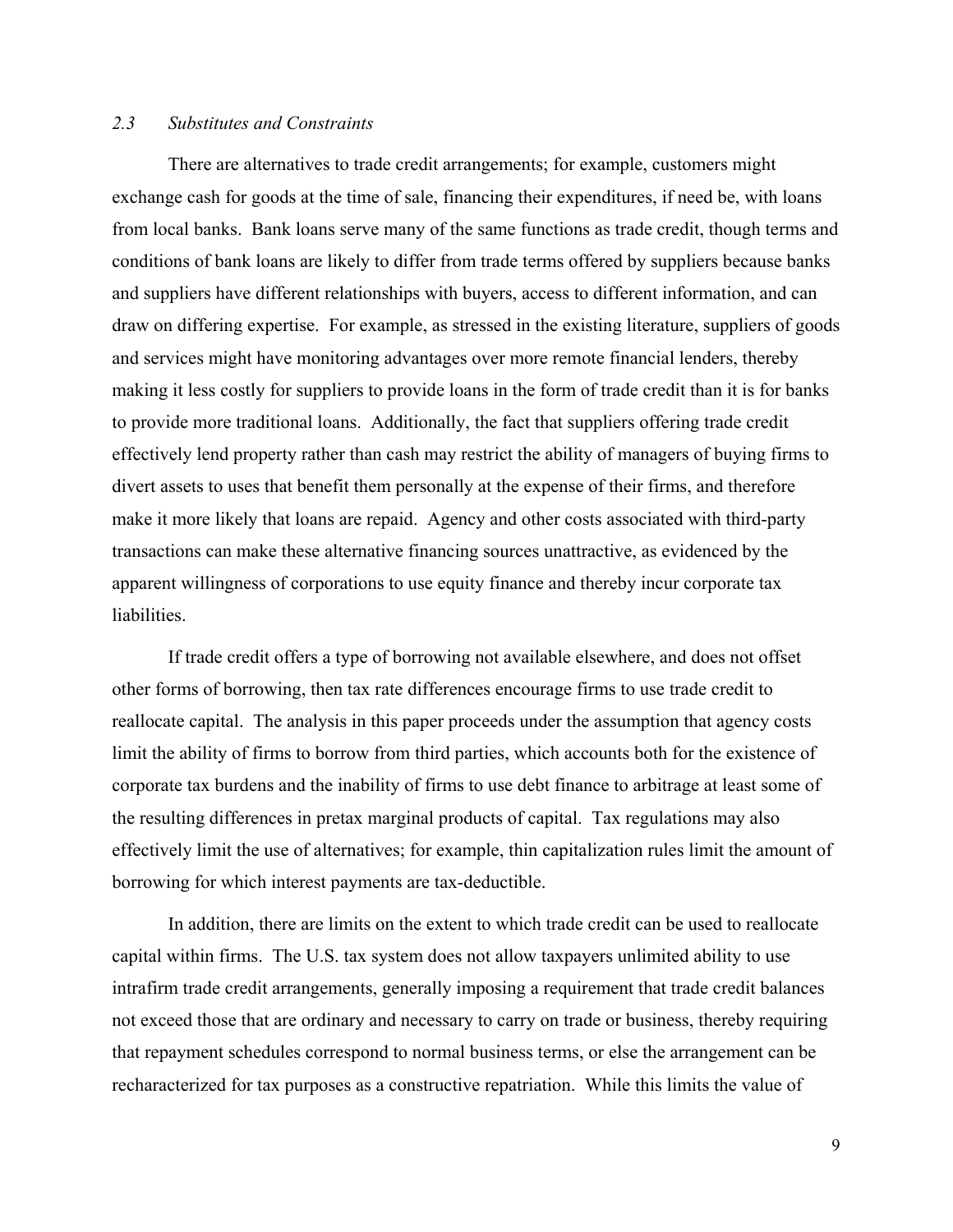using trade credit arrangements, it is nevertheless possible for parent companies and their subsidiaries to maintain significant trade credit accounts for all of their transactions.

## *2.4 Empirical Implications*

 Firms have incentives to use trade credit arrangements to reallocate capital from lowreturn to high-return operations. Since low tax rates encourage high investment levels that reduce marginal returns, and high tax rates discourage investments and thereby elevate marginal returns, it follows that net working capital positions should be generally higher for affiliates located in low tax jurisdictions. It is noteworthy that these conditions carry implications for net working capital rather than accounts receivable and accounts payable separately – though either or both of accounts receivable and accounts payable must of course be affected by taxation in order for there to be any effect on net working capital. Firms engaged in extensive trade with others may be unable to increase net working capital without taking actions that increase both accounts receivable and accounts payable, so it is possible for tax rate differences to influence one of the components of net working capital in a direction that moves against any total effect on net working capital.

The effect of tax rate differences on investment returns may vary with firm circumstances, and its impact on trade credit amounts presumably depends in part on the capital needs of other parties with which a firm transacts. Consequently, the strongest prediction of a tax-based theory of trade credit is for transactions among related parties of the same firm with common firm-wide capital availability and whose affiliates in different jurisdictions do not face unusual short-term capital needs. The empirical tests presented in sections 3.2, 3.3, and 3.4 analyze the effects of tax rate differences on the use of trade credit and consider how these effects vary across different kinds of firms.

 A temporary legislative change offers a separate test of the effect of taxes on the use of trade credit to reallocate capital. The 2004 Homeland Investment Act allowed U.S. multinationals to exclude from U.S. tax 85 percent of foreign dividends repatriated in 2005. The benefit of the repatriation tax holiday was strongly concentrated among U.S. firms with foreign affiliates that had lightly taxed foreign earnings and limited prospects for profitable future foreign investments. It is noteworthy that firms with foreign affiliates satisfying these conditions have incentives to use trade credit arrangements to reallocate capital to more productive uses

10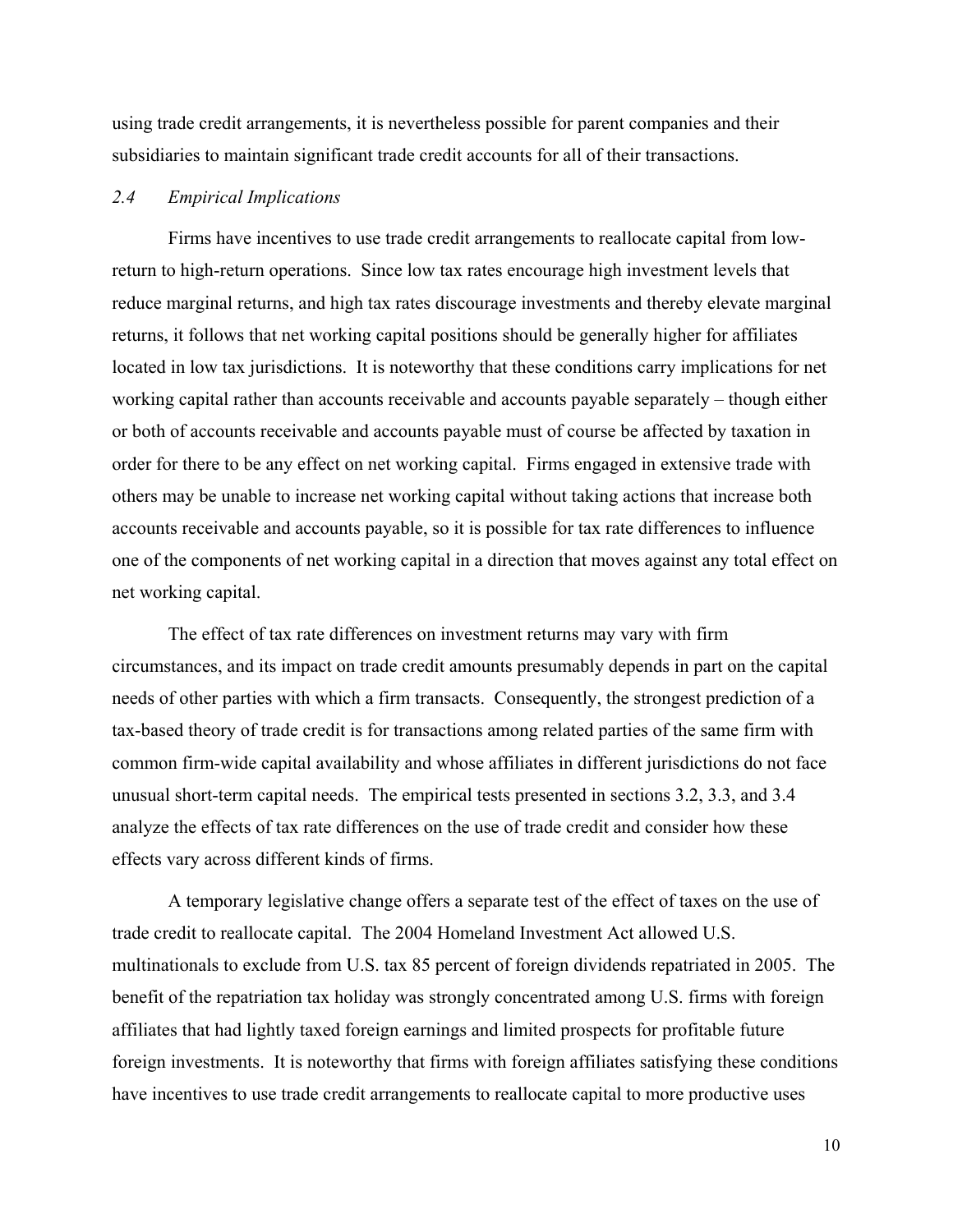elsewhere, particularly those in high-tax locations such as the United States. Hence a tax-based theory of trade credit use predicts that those foreign affiliates making net loans with trade credit arrangements prior to 2005 are the most likely to take advantage of the repatriation tax holiday. Section 3.5 presents the results of tests of this idea.

# *2.5 Transfer Pricing Considerations*

 In addition to using trade credit to reallocate capital, firms have incentives to use trade credit terms to reallocate taxable income between related parties subject to different tax rates. This can be accomplished through the choice of prices used in intercompany transactions, including the implied interest rates on trade credit balances. If an affiliate in a high tax location sells goods to a related party in a low tax location, then the highly taxed affiliate could reallocate taxable income to the lightly taxed affiliate by granting additional time to pay at a low implied interest rate. Alternatively, the highly taxed affiliate could give the lightly taxed affiliate a large discount for prepayment. Tax rules require intracompany transactions to be conducted at arm's length prices, those that unrelated parties would use, but in practice the imprecision of this standard leaves taxpayers some discretion to choose trade credit terms among those within a reasonable range. As a result, taxpayers who benefit from reallocating taxable income to operations in jurisdictions with lower tax rates can be expected to select trade credit terms that reallocate income in that direction.

The ability to adjust trade credit terms to reallocate taxable income creates incentives to use trade credit, though it does not necessarily encourage the accumulation of net working capital positions in low tax location. In the example described above, a firm could use trade credit terms to reallocate taxable income to its lightly taxed affiliate by creating either a positive (with prepayment) or negative (with delayed payment) net working capital position in the affiliate. This contrasts with the capital reallocation incentives that encourage net working capital accumulation among lightly taxed affiliates. The desire to reallocate taxable income in response to tax rate differences instead generally stimulates the use of trade credit, whether used to create positive or negative net working capital positions.

## *3. Evidence from U.S. multinational firms.*

#### *3.1. Data and Descriptive Statistics*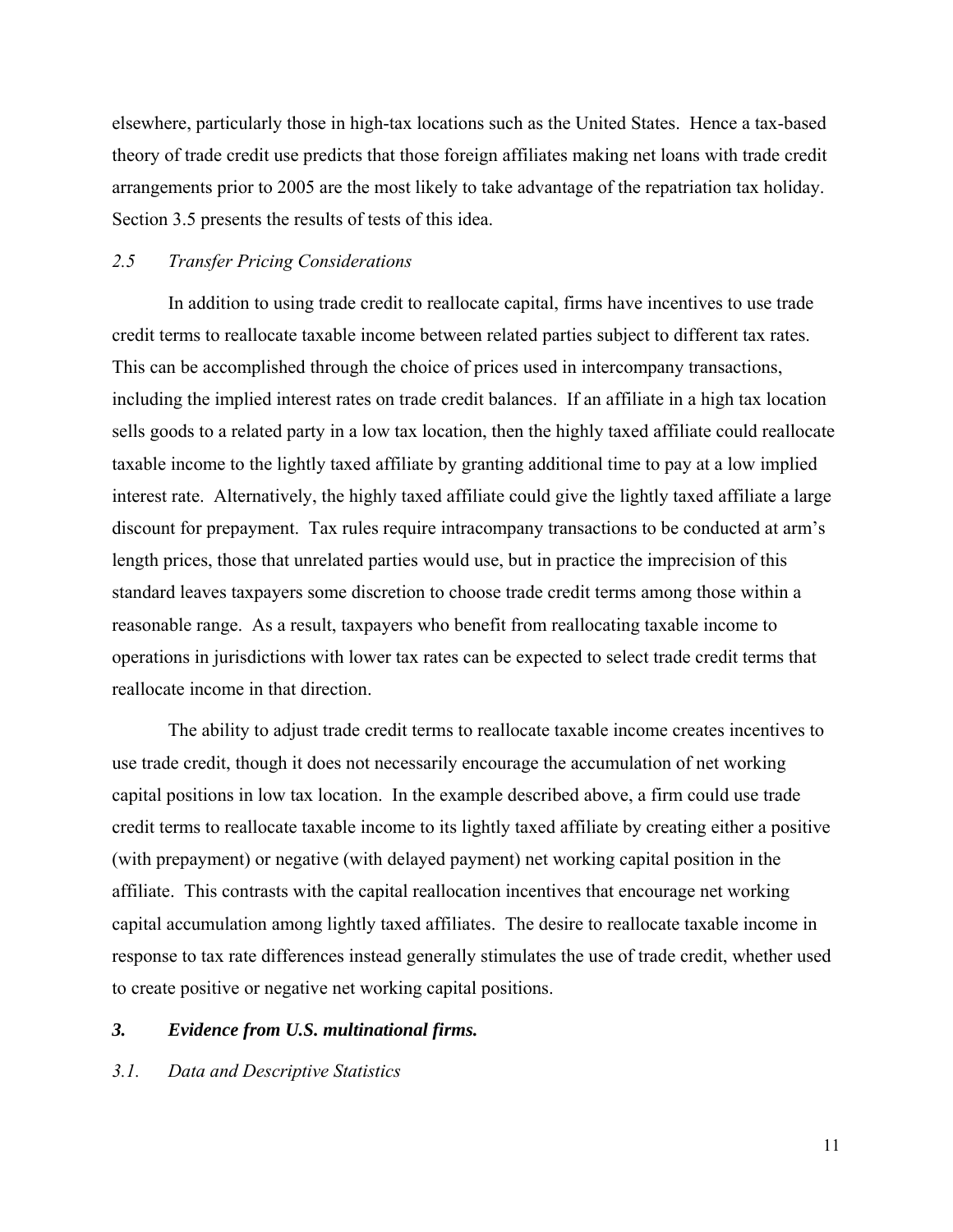The data used to analyze the financing and operations of U.S. firms are drawn from the BEA annual survey of U.S. direct investment abroad. The BEA survey provides a panel of data on the activities of U.S. multinational firms operating abroad. The survey defines U.S. direct investment abroad as the direct or indirect ownership or control by a single U.S. legal entity of at least ten percent of the voting securities of an incorporated foreign business enterprise or the equivalent interest in an unincorporated foreign business enterprise. A U.S. multinational entity is the combination of a single U.S. legal entity that has made the direct investment, called the U.S. parent, and at least one foreign business enterprise, called the foreign affiliate. As a result of confidentiality assurances and penalties for noncompliance, BEA believes that coverage is close to complete and levels of accuracy are high.

The survey forms that U.S. multinational enterprises are required to complete cover both domestic and foreign operations; survey information varies depending on the year, the size of the affiliate, and the U.S. parent's percentage ownership of its affiliate. Although many data items, such as sales, are collected for a broad sample on an annual basis, detailed data on trade credit are only available for larger affiliates in 1982, 1989, 1994, 1999, and 2004, years in which BEA conducted benchmark surveys. In these years, surveys captured information on current trade accounts and trade notes receivable as well as current trade accounts and trade notes payable. <sup>6</sup> In the analysis below, these measures are scaled by sales.<sup>7</sup> The framework developed above emphasizes predictions concerning net trade credit positions. These are measured in the data as the difference between accounts receivable and accounts payable scaled by sales.

In addition to tracking basic income statement, balance sheet, and cash flow items such as total income, cash holdings, capital expenditures, and total liabilities, the BEA survey captures information that allows for characterization of the extent to which affiliates transact with their U.S. parents. The data include total values of U.S. exports to each affiliate and values shipped by the affiliate's U.S. parent. The detailed sales data also cover affiliate sales to the U.S. parent. Data on foreign income taxes paid and net income can be used to calculate foreign corporate

<sup>&</sup>lt;sup>6</sup> In 1982, 1989, and 1994, all affiliates with an absolute value of sales, assets, or net income in excess of \$3, \$15, and \$50 million respectively were required to report accounts receivable and accounts payable. In 1999 and 2004, all majority owned affiliates with an absolute value of sales, assets, or net income in excess of \$100 million and \$150 million respectively were required to report accounts receivable and accounts payable.

 $\overline{7}$  To reduce the potential impact of outliers, accounts receivable/sales, accounts payable/sales, and net working capital/sales are winsorized at the 2.5% level in each tail of the distribution.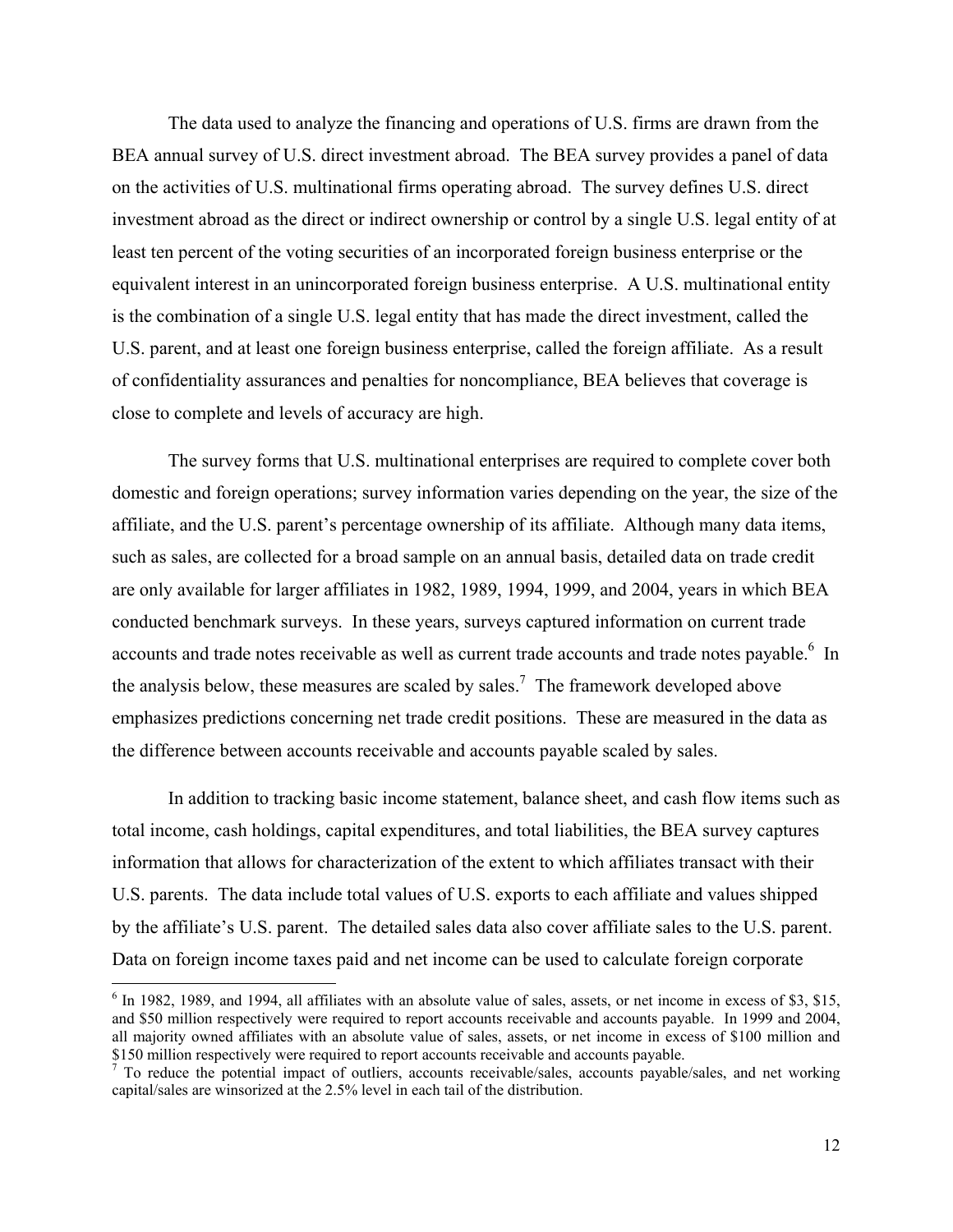income tax rates; each affiliate's average tax rate is the ratio of foreign income tax payments to the sum of net income and foreign income tax payments. Countries are then assigned tax rates equal to median tax rates among local U.S. affiliates.

The BEA data also track affiliate dividend payments. These data are collected annually, and data covering 1999-2005 are used to study responses to the Homeland Investment Act. The analysis uses two measures of dividend repatriations to U.S. parent companies: a dividend dummy equal to one for years in which affiliates repatriate profits, and a more continuous measure, namely the ratio of dividends to sales. The Homeland Investment Act changed incentives to pay dividends from affiliates to their U.S. parents, but many foreign affiliates are indirectly owned by other foreign affiliates. Fortunately, the BEA data include information on parent company ownership of affiliates; this information is used to identify affiliates most directly affected by the repatriation tax holiday. Table 1 presents means and standard deviations of variables used in the regressions that follow.

## *3.2. Trade Credit and Local Tax Rates*

Table 2 presents regressions that explore the impact of local tax rates on trade credit use by U.S. multinational affiliates in foreign countries between 1982 and 2004. As noted in Section 2, there is reason to expect affiliates in low-tax countries to have significantly larger net working capital positions than do otherwise-similar affiliates in high-tax countries. The dependent variable in the regression presented in column 1 of Table 2 is the ratio of net working capital to affiliate sales. All of the regressions presented in Table 2 include parent company fixed effects and year fixed effects. Specifications also control for the log of affiliate assets, the log of country GDP per capita, and non trade account leverage – which is measured as current liabilities and long term debt less current trade accounts payable, scaled by sales. The negative sign on the coefficient on the local tax rate indicates that affiliates in low tax countries have larger net working capital positions than do affiliates in high tax countries. Specifically, the -0.1430 coefficient suggests that ten percent lower tax rates are associated with net working capital positions that are 1.4 percent greater as a fraction of sales.

This effect of low tax rates on net working capital positions reflects the much greater impact of low tax rates on accounts receivable than on accounts payable. The dependent variable in the regression reported in column 2 of Table 2 is the ratio of accounts receivable to sales. The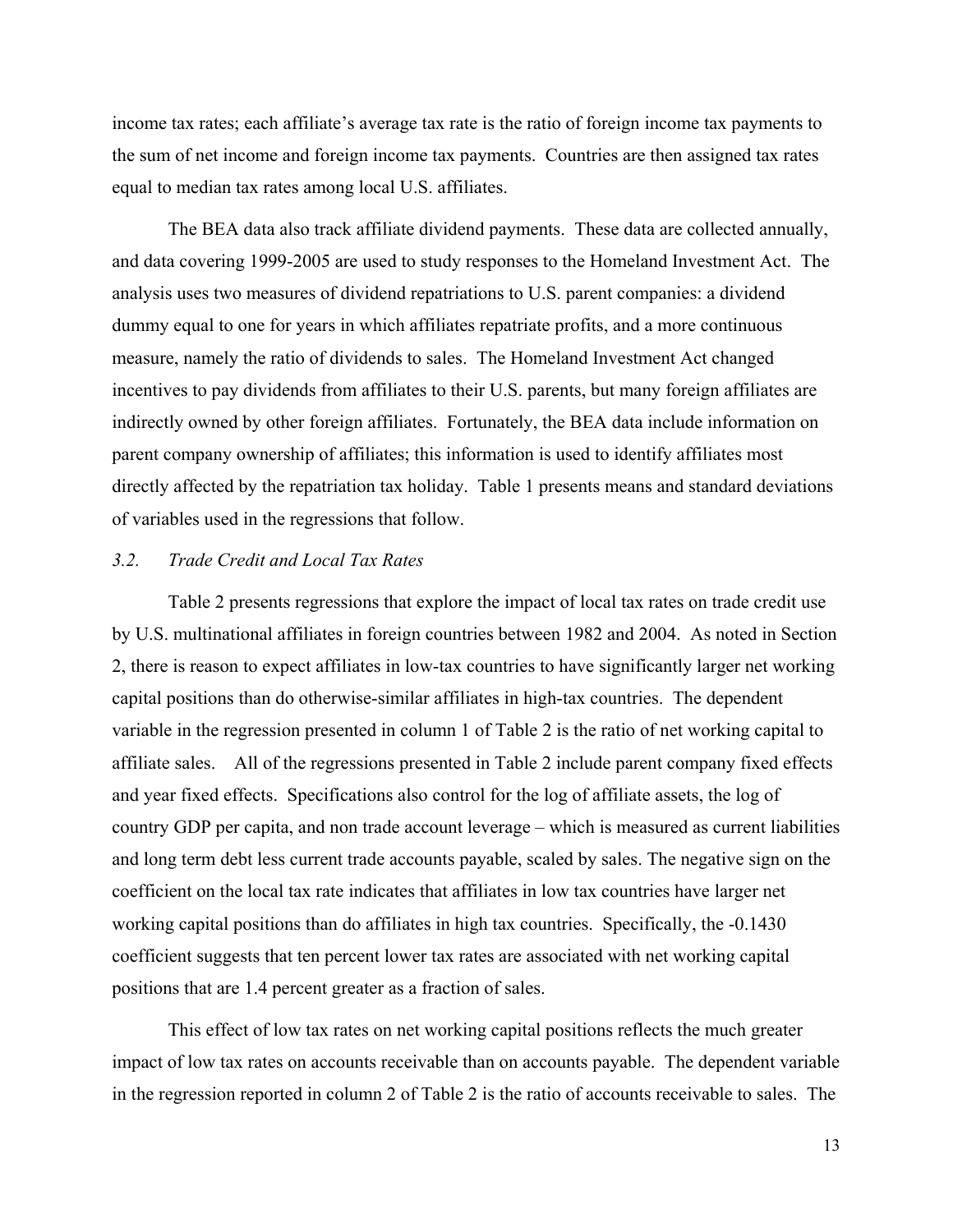-0.3393 coefficient indicates that ten percent lower tax rates are associated with accounts receivable balances that are 3.4 percent greater as a fraction of total sales. The association between tax rates and accounts payable is of the same sign but of considerably smaller magnitude and statistically insignificant, as indicated by the -0.0647 coefficient in column 3.

The regressions presented in columns 4-6 analyze differences between affiliates located in foreign jurisdictions identified as tax havens by Hines and Rice (1994) and affiliates located elsewhere. U.S. multinational firms commonly use affiliates located in tax havens to facilitate indirect ownership of other foreign affiliates and to serve as intermediaries in trade between related parties. Consequently, the trade credit positions of these affiliates are particularly likely to be influenced by tax rate differences. The 0.0660 coefficient in column 4 of Table 2 indicates that tax haven affiliates have significantly larger net working capital positions than do affiliates located elsewhere. The difference in magnitudes of working capital positions between affiliates located in tax havens and affiliates located elsewhere is substantial, equal to roughly 6.6 percent of sales. The regressions reported in columns 5 and 6 identify the trade credit components that make up these net working capital positions. The 0.1260 coefficient reported in column 5 indicates that affiliates in tax havens have accounts receivable that are 12.6 percent larger as a fraction of sales than do affiliates located outside of tax havens. The dependent variable in the regression reported in column 6 is accounts payable as a fraction of local sales; the 0.0103 coefficient in this regression is much smaller in magnitude than the corresponding coefficient in column 5, and not statistically different from zero, suggesting that accounts payable are much less strongly associated with tax haven location than are accounts receivable.

## *3.3. Whole Ownership, Trade with Parent Companies, and Trade Credit*

The use of trade credit to reallocate capital in response to tax incentives is likely to be most easily facilitated when these entities are under common control and transact with one another. Although the data do not indicate if net working capital positions are attributable to related party transactions, it is possible to infer indirectly the impact of related party trade on the trade credit positions of foreign affiliates of U.S. companies. The BEA data include the degree of parent company ownership of U.S.-controlled foreign affiliates and also indicate the fraction of an affiliate's sales and intracompany purchases represented by trade with the parent company. The ability to derive advantage by adjusting the terms of related-party trade is likely to be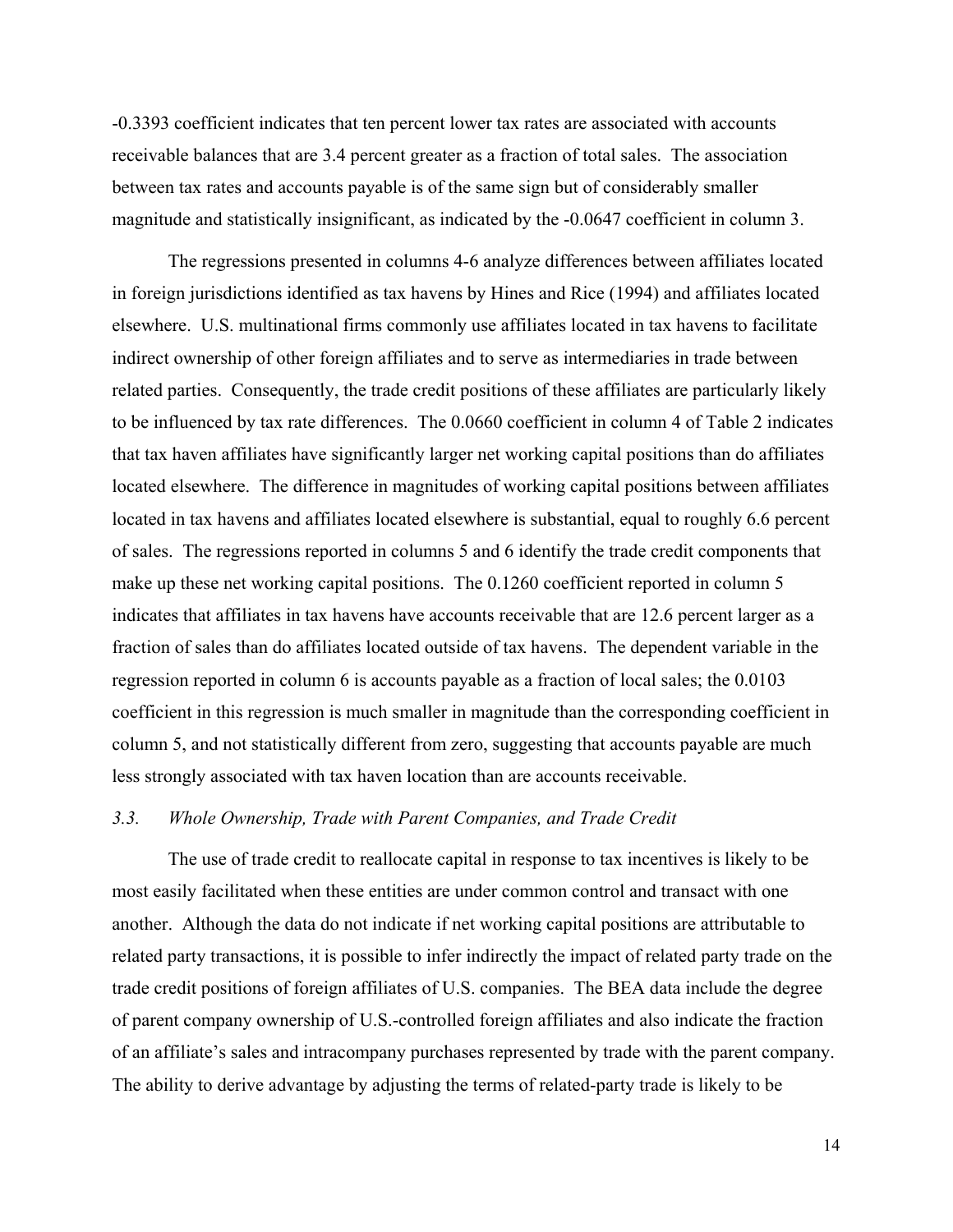greatest for wholly-owned affiliates and those with extensive trade with parent companies. Consequently, interacting these indicators with tax variables used in the regressions reported in Table 2 offers the prospect of identifying the extent to which higher levels of control and intrafirm trade precipitate the tax effects evident in the Table 2 regressions.

Table 3 presents regressions in which the dependent variable is the ratio of an affiliate's net working capital position to its sales. All of the regressions include as controls parent company fixed effects, year fixed effects, the log of affiliate assets, non trade account leverage, and the log of local per capita GDP. The regression reported in column 1 of Table 3 presents estimated coefficients from a regression that includes a dummy variable for wholly-owned affiliates and an interaction of this dummy variable and the local tax rate; the regression is otherwise identical to that reported in column 1 of Table 2. The 0.0650 coefficient on the whole ownership dummy indicates that wholly-owned affiliates have significantly greater net working capital positions than do partially-owned affiliates. The -0.1012 coefficient suggests that whollyowned affiliates in low tax countries have much larger working capital positions than do whollyowned affiliates elsewhere – though this tax effect is only statistically significant at the 10% level. It is noteworthy that the -0.0538 coefficient on the uninteracted tax rate is quite small and statistically insignificant, implying that tax rate differences have little discernible effects on working capital positions of partially-owned affiliates. The regression reported in column 2 of Table 3 uses a tax haven dummy variable in place of the local tax rate, the 0.0866 coefficient indicating that wholly-owned affiliates in tax havens have net working capital positions that are 8.6 percent larger as a fraction of sales than those elsewhere. The net working capital positions of partially owned affiliates in tax havens do not differ from the positions of partially owned affiliates located in high-tax countries.

The regressions reported in columns 3 and 4 of Table 3 evaluate the role of trade with parent companies. The -0.1146 coefficient reported in column 3 indicates that, even among affiliates that do not trade with their parent companies, those located in low tax countries have larger net working capital positions than those located in high tax countries: ten percent tax rate differences are associated with working capital that is 1.1 percent greater as a fraction of sales. The -0.3608 coefficient in column 3 implies that this tax effect is much larger for affiliates with significant trade with their parent companies. For example, the association between local tax rates and affiliate net working capital positions is twice as large among affiliates selling 32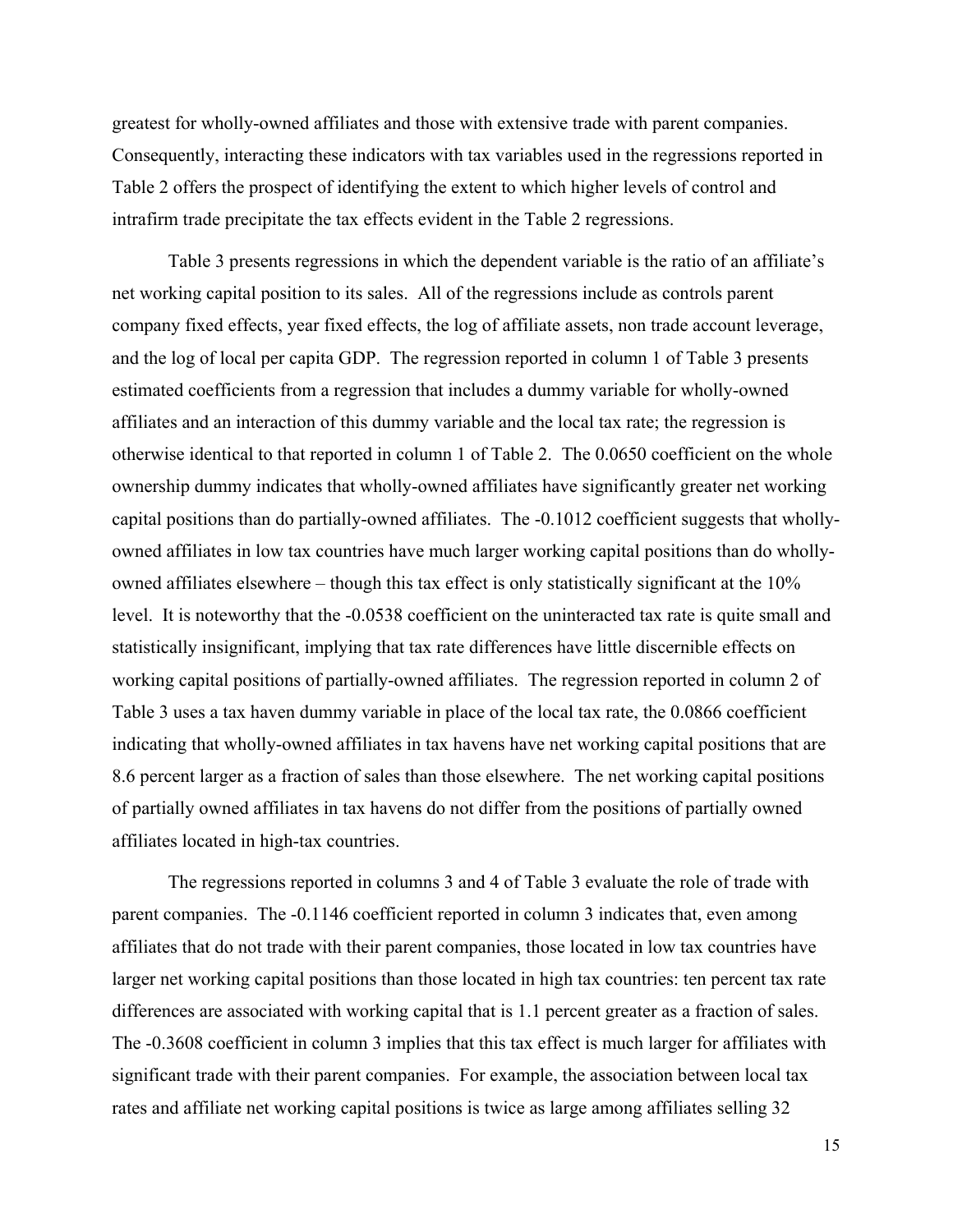percent of their output to parent companies than it is among affiliates that do not trade with their parent companies. The regression reported in column 4 similarly suggests that affiliates located in tax havens have larger net working capital positions if they trade extensively with their parent companies than if they do not, though the estimated coefficient on the interaction of the tax haven dummy and the share of trade with the parent company is only statistically significant at the 10% level.

Taken as a whole, the evidence presented in Table 3 is generally consistent with intrafirm transactions playing an important role in the association of local tax rates and net working capital positions. Wholly-owned affiliates, and those with extensive trade with parent companies, exhibit the strongest positive relationships between local tax rates and net working capital positions.

### *3.4. Investment Opportunities and Working Capital*

The regression coefficients presented in Table 2 are consistent with firms reallocating capital from low-productivity uses in low tax countries to higher-productivity uses in high-tax countries. This central tendency presumably reflects the aggregate behavior of firms in widely differing circumstances. Affiliates with highly attractive investment opportunities are unlikely to prefer to extend large amounts of trade credit, regardless of local tax rates, because their capital can earn high returns in local investments. While it is not possible to identify directly the quality of an affiliate's investment opportunities, the affiliate's investment behavior offers an indirect indicator. Specifically, affiliates with significant expenditures on property, plant and equipment are likely to face more attractive investment opportunities than are affiliates without such expenditures. Similarly, affiliates with significant cash holdings are likely to have fewer burning investment opportunities than do other affiliates.

The regressions presented in Table 4 use these indicators of investment opportunity to explore the net working capital implications of the interaction between tax incentives and investment opportunities. The dependent variable in these regressions is the ratio of net working capital to affiliate sales; all of the regressions include controls for logs of affiliate assets, non trade account leverage, the log of local per capita GDP, and parent company and year fixed effects. The regression reported in column 1 includes a dummy variable that takes the value one if an affiliate's capital expenditure to asset ratio lies above the sample median; the dummy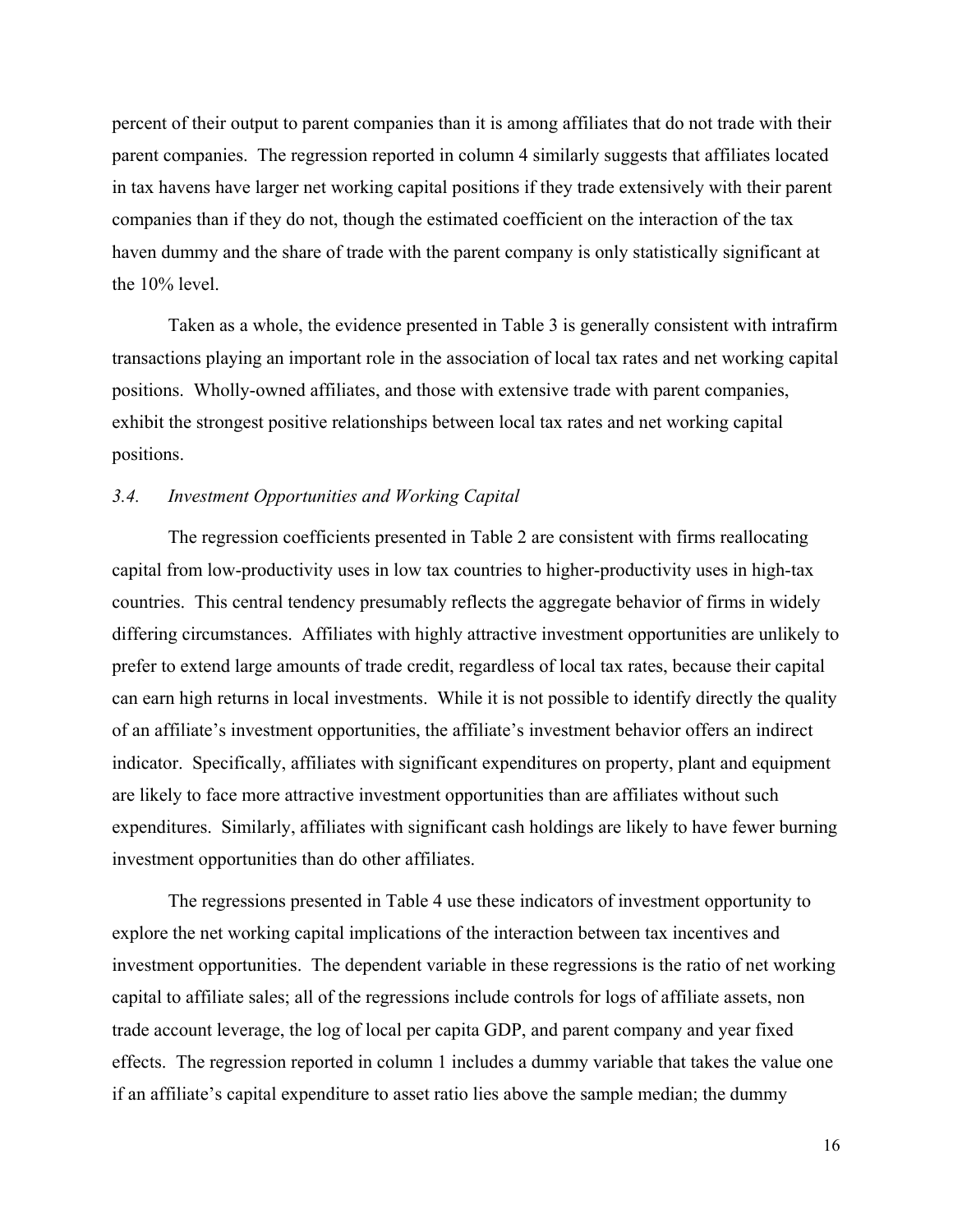variable is zero otherwise. As indicated by the -0.1277 coefficient in column 1, affiliates with above-median capital expenditure to asset ratios have substantially smaller net working positions, reflecting some combination of their demand for, and availability of, investible funds. The -0.1940 coefficient in column 1 indicates that affiliates in low tax countries have much higher net working capital positions than do affiliates in high tax countries, but the 0.1762 coefficient reveals that this tax correlation entirely disappears among affiliates with significant capital expenditures. Hence it appears that tax rate differences are much more strongly associated with net working capital account differences in the part of the sample without extensive demand for capital expenditures.

A similar pattern appears in the regression reported in column 2 of Table 4, in which the capital expenditure dummy variable is interacted with a dummy for tax haven location. The 0.0779 coefficient on tax haven location indicates that affiliates in tax havens have significantly larger net working capital accounts than do affiliates located elsewhere, and the -0.0709 coefficient on the interaction reveals that this effect again disappears for affiliates with significant capital expenditures.

The regressions reported in columns 3-4 of Table 4 use cash balances rather than capital expenditures to indicate investment opportunities. The -0.0733 coefficient in the regression reported in column 3 indicates that affiliates with substantial cash balances have smaller net working capital accounts, largely reflecting the accounting reality that cash not deployed as net working capital is cash on hand. The -0.1353 coefficient in column 3 indicates that the negative association of local tax rates and net working capital positions is stronger for affiliates with significant cash holdings, though this effect is not statistically significant. The regression reported in column 4 considers the impact of tax haven location, and here the 0.0710 coefficient on the cash balance interaction indicates that tax haven location is more strongly associated with net working capital positions for affiliates holding greater amounts of cash. The evidence on cash balances reported in columns 3-4 is consistent with the capital expenditure evidence reported in columns 1-2 and with the interpretation that tax effects on net working capital positions are significantly influenced by other capital demands that firms face.

*3.5. Net Working Capital and Dividend Repatriations under the Homeland Investment Act*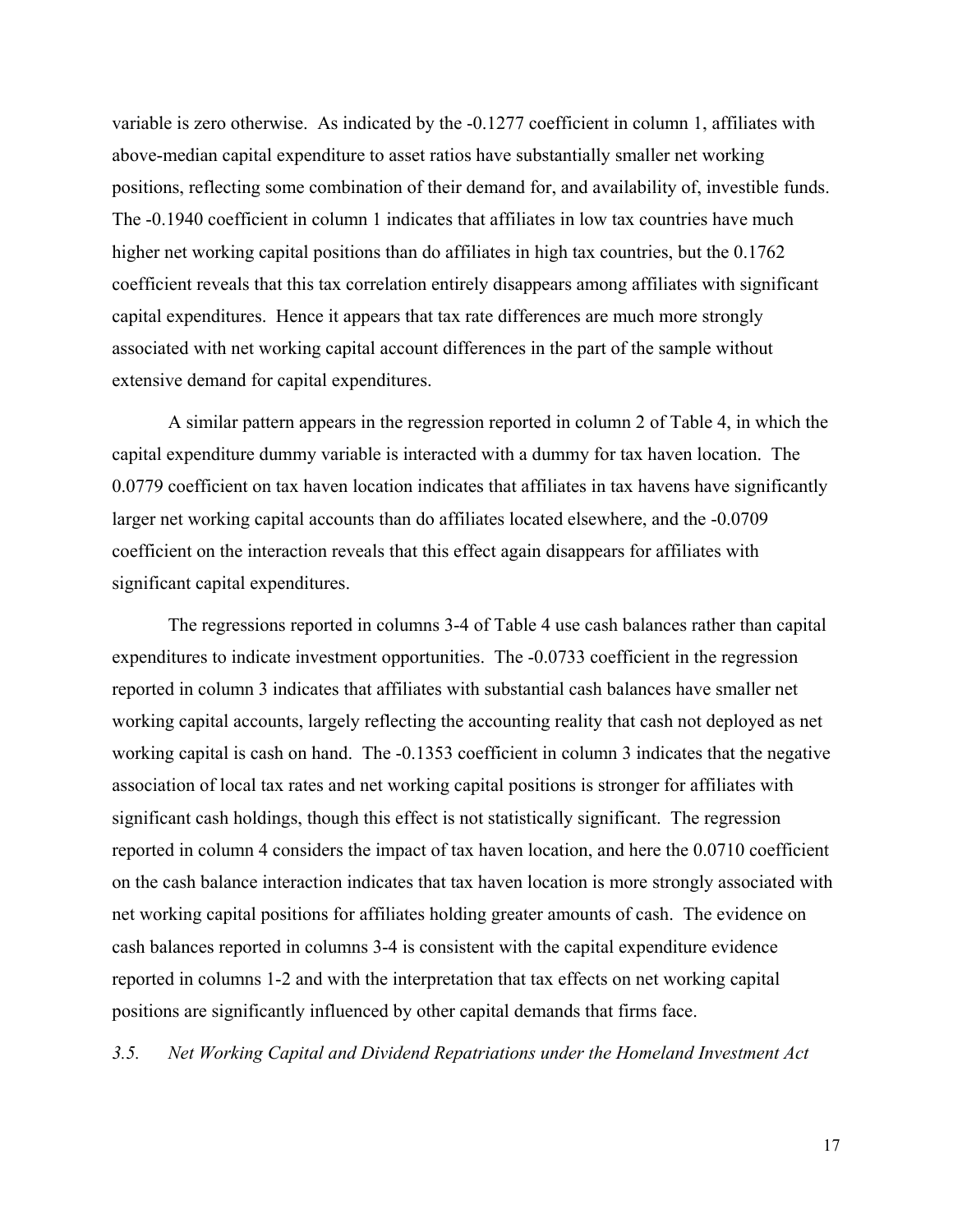Firms without attractive foreign investment opportunities, but with foreign profits that would be subject to high rates of U.S. tax if repatriated, stood to benefit more than others from the 2005 repatriation tax holiday. These firms also had the strongest incentives to use trade credit arrangements to reallocate capital from foreign affiliates prior to the holiday. The regressions presented in Table 5 evaluate the extent to which foreign affiliates with positive net working capital positions prior to 2005 took advantage of the repatriation tax holiday to remit dividends to U.S. parent companies. For this purpose it is necessary to focus on foreign affiliates directly owned by their U.S. parent companies because dividend payments by indirectly owned affiliates would be received by entities other than U.S. parent companies and therefore possibly not included among 2005 repatriations benefiting from the tax holiday.

The dependent variable in the regressions reported in columns 1-3 of Table 5 is a dummy equal to one if an affiliate pays a dividend, and zero otherwise. The independent variable "Directly Owned with Positive Net Working Capital" is a dummy equal to one for affiliates that are directly owned and have accounts receivable exceeding accounts payable in 2004. The - 0.0269 coefficient in column 1 indicates that affiliates that are directly owned and have positive net working capital positions in 2004 are less likely to pay dividends than are other affiliates. The 0.0620 coefficient on the interaction of this variable with a dummy for year 2005 indicates that directly owned affiliates with positive net working capital positions were more likely to pay dividends during 2005 than in other years; these affiliates were indeed more likely to pay dividends in 2005 than are typical affiliates in typical years, as reflected by the positive sum of the -0.0269 and 0.0620 coefficients. The regression reported in column one controls for ratios of net income to sales, whether the affiliate paid a dividend in the previous year, and year effects. The specification reported in column 2 adds parent fixed effects, and the specification in column 3 includes affiliate fixed effects instead of parent fixed effects, in both cases without changing significantly the estimated effect of the 2005 repatriation holiday.

Columns 4-6 of Table 5 present estimated coefficients from similar regressions in which the dependent variable is the ratio of dividends to affiliate sales. The interaction of direct parent ownership, positive net working capital position in 2004, and the observation year 2005 is again positive and significant, suggesting that those affiliates using trade credit to reallocate capital prior to the 2005 repatriation holiday used the 2005 opportunity to repatriate unusually large dollar volumes of dividends.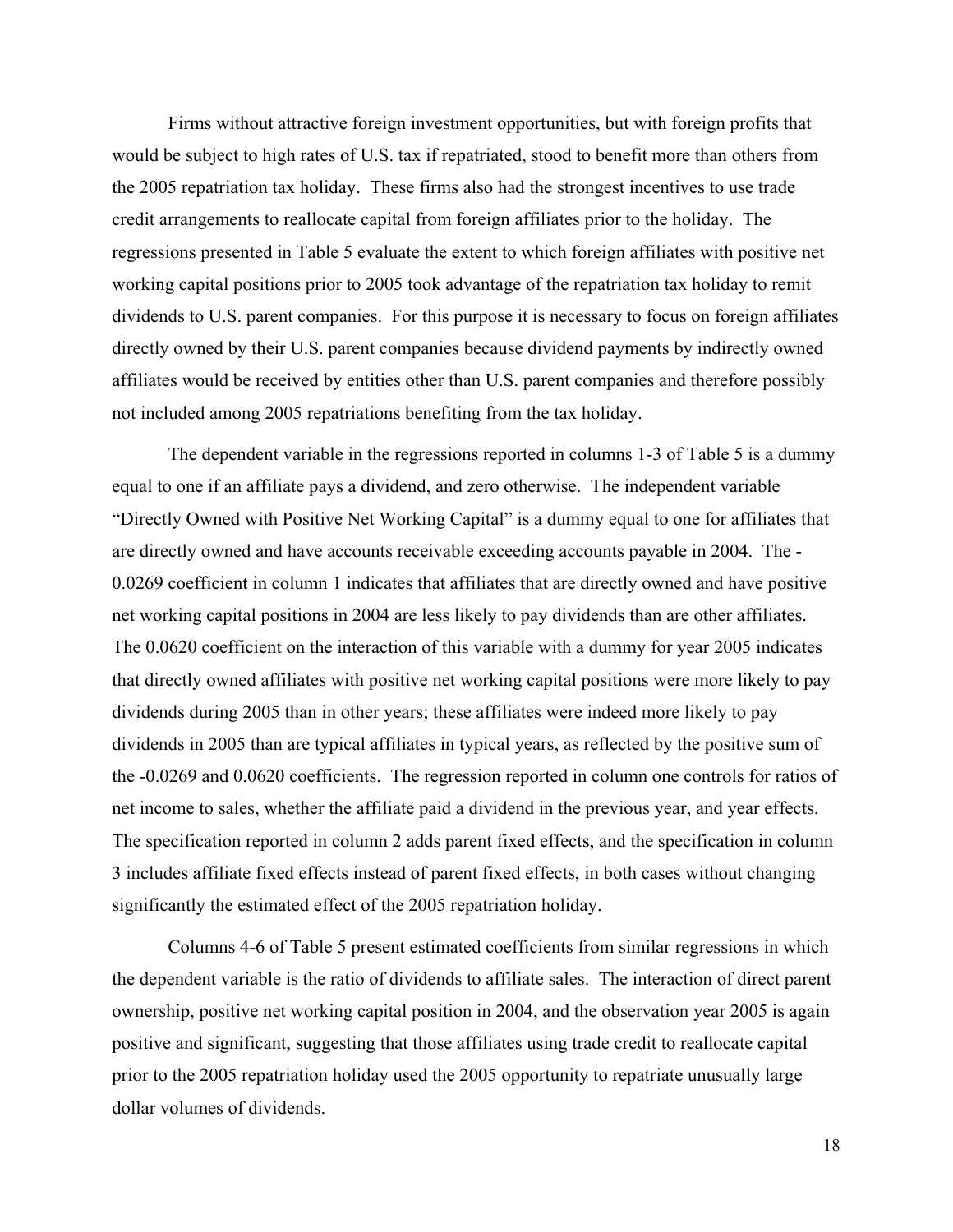## *4. Conclusion*

Although there is extensive analysis of the effects of taxation on many aspects of corporate financial policy including borrowing and dividend distributions, rather little previous attention has been paid to the effects of corporate income taxes on trade credit practices. 8 This paper develops the idea that trade credit allows firms to reallocate capital in response to tax differences. Managers have incentives to set accounts receivable and accounts payable in a manner that reallocates capital from lightly taxed operations where investment opportunities have dissipated to highly taxed operations where profitable opportunities remain. This mechanism implies that net working capital positions, or the difference between accounts receivable and accounts payable, should be higher for firms facing lower tax rates.

The empirical analysis uses detailed data on the foreign affiliates of U.S. multinational firms. The virtue of these data is that it is possible to observe affiliates of the same firm operating in different countries and therefore facing different corporate income tax rates. Several patterns suggest that firms use working capital positions to reallocate capital in response to taxation. The data indicate that affiliates in low tax jurisdictions have higher net working capital positions than do other affiliates. The tax pattern is strongest among affiliates that have the greatest opportunities to use trade credit to reallocate capital and for affiliates that do not appear to have attractive investment opportunities, specifically those with low capital expenditures and high cash holdings. Further evidence of the use of trade credit to reallocate capital comes from an analysis of firm responses to the Homeland Investment Act, which reduced the tax costs of repatriating foreign earnings in 2005. Foreign affiliates with positive net working capital positions were the most likely to increase their repatriations that year, suggesting that these affiliates used trade credit arrangements to reallocate capital prior to the tax holiday.

Taken together, this evidence illustrates the effect of taxes on levels of working capital. Firms use trade credit to mitigate the effect of tax differences on the allocation of capital, and their actions imply that tax rate differences across countries significantly affect capital allocation within firms, depressing investment levels in high tax jurisdictions and introducing differences between the productivity of capital deployed in different locations.

<sup>&</sup>lt;sup>8</sup> For a review of this literature, see Graham (2006).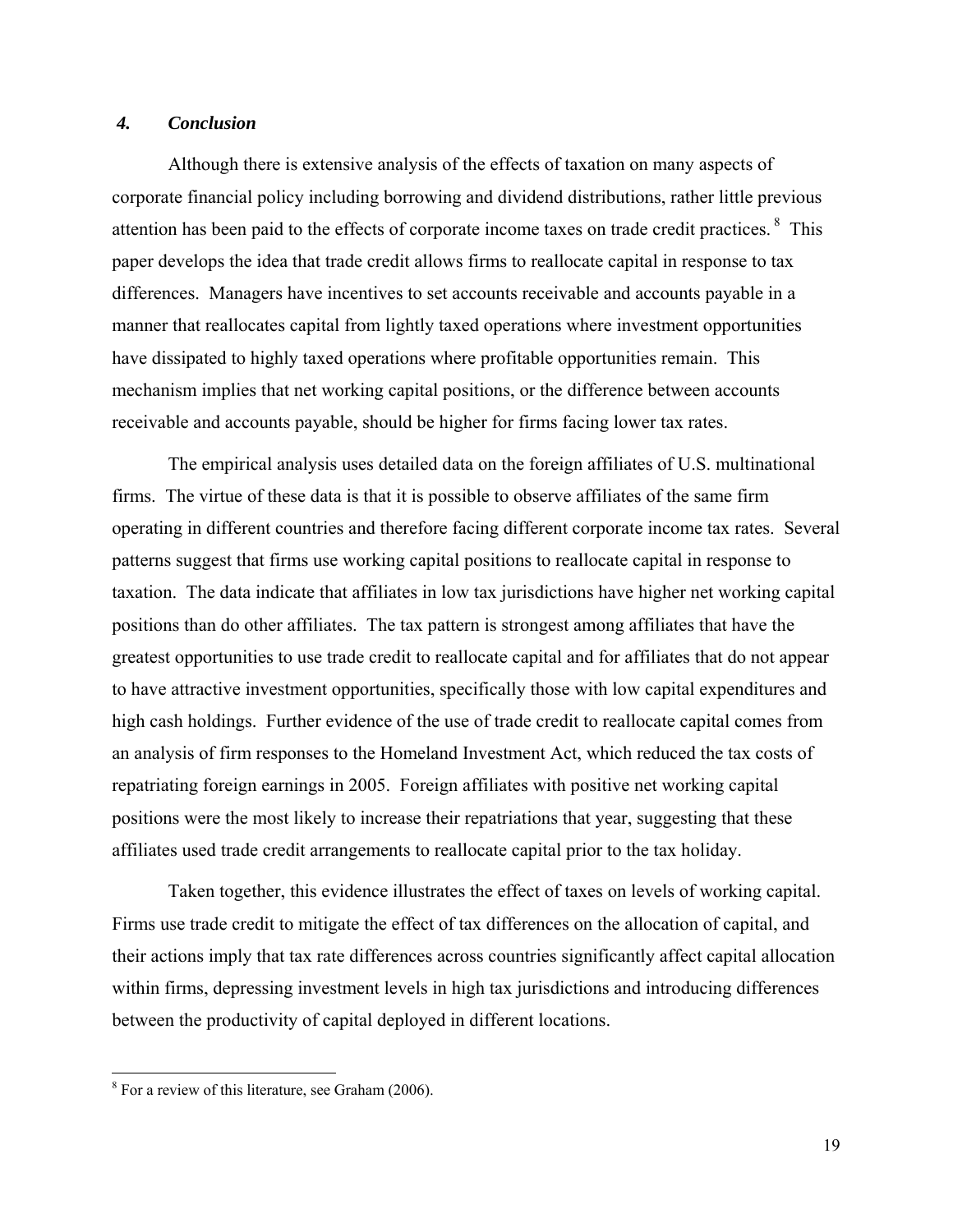## *References*

- Antràs, Pol and C. Fritz Foley (2011): "Poultry in Motion: A Study of International Trade Finance Practices," NBER Working Paper No. 17091.
- Auerbach, Alan J. (2002): "Taxation and Corporate Financial Policy," in Alan J. Auerbach and Martin Feldstein eds., *Handbook of Public Economics*, Volume 3 (Amsterdam: North-Holland, 2002), 1251-1292.
- Bond, Stephen and Jing Xing (2010): "Corporate Taxation and Capital Accumulation," Oxford University Centre for Business Taxation Working Paper No. 10/15.
- Brick, Ivan E. and William K. H. Fung (1984): "Taxes and the Theory of Trade Debt," *Journal of Finance* 39 (4), 1169-1176.
- Burkart, Mike and Tore Ellingsen (2004): "In-Kind Finance: A Theory of Trade Credit," *American Economic Review* 94 (3), 569-590.
- Chirinko, Robert S., Seven M. Fazzari, and Andrew P. Meyer (1999): "How Responsive Is Business Capital Formation to Its User Cost? An Exploration with Micro Data," *Journal of Public Economics* 74 (1), 53-80.
- Cunat, Vicente M. (2007): "Trade Credit: Suppliers as Debt Collectors and Insurance Providers," *Review of Financial Studies* 20 (2), 491-527.
- Da Rin, Marco, Marina Di Giacomo, and Alessandro Sembenelli (2011): "Entrepreneurship, Firm Entry, and the Taxation of Corporate Income: Evidence from Europe," *Journal of Public Economics* 95 (9-10), 1048-1066.
- Desai, Mihir A., C. Fritz Foley, and James R. Hines Jr. (2001): "Repatriation Taxes and Dividend Distortions," *National Tax Journal* 54 (4), 829-851.
- Desai, Mihir A., C. Fritz Foley, and James R. Hines Jr. (2004): "A Multinational Perspective on Capital Structure Choice and Internal Capital Markets, *Journal of Finance* 59 (6), 2451- 2487.
- Desai, Mihir A. and Austan D. Goolsbee (2004): "Investment, Overhang, and Tax Policy," *Brookings Papers on Economic Activity* (2), 285-338.
- Dharmapala, Dhammika, C. Fritz Foley, and Kristin J. Forbes (2011): "Watch What I Do, Not What I Say: The Unintended Consequences of the Homeland Investment Act," *Journal of Finance* 66 (3), 753-788.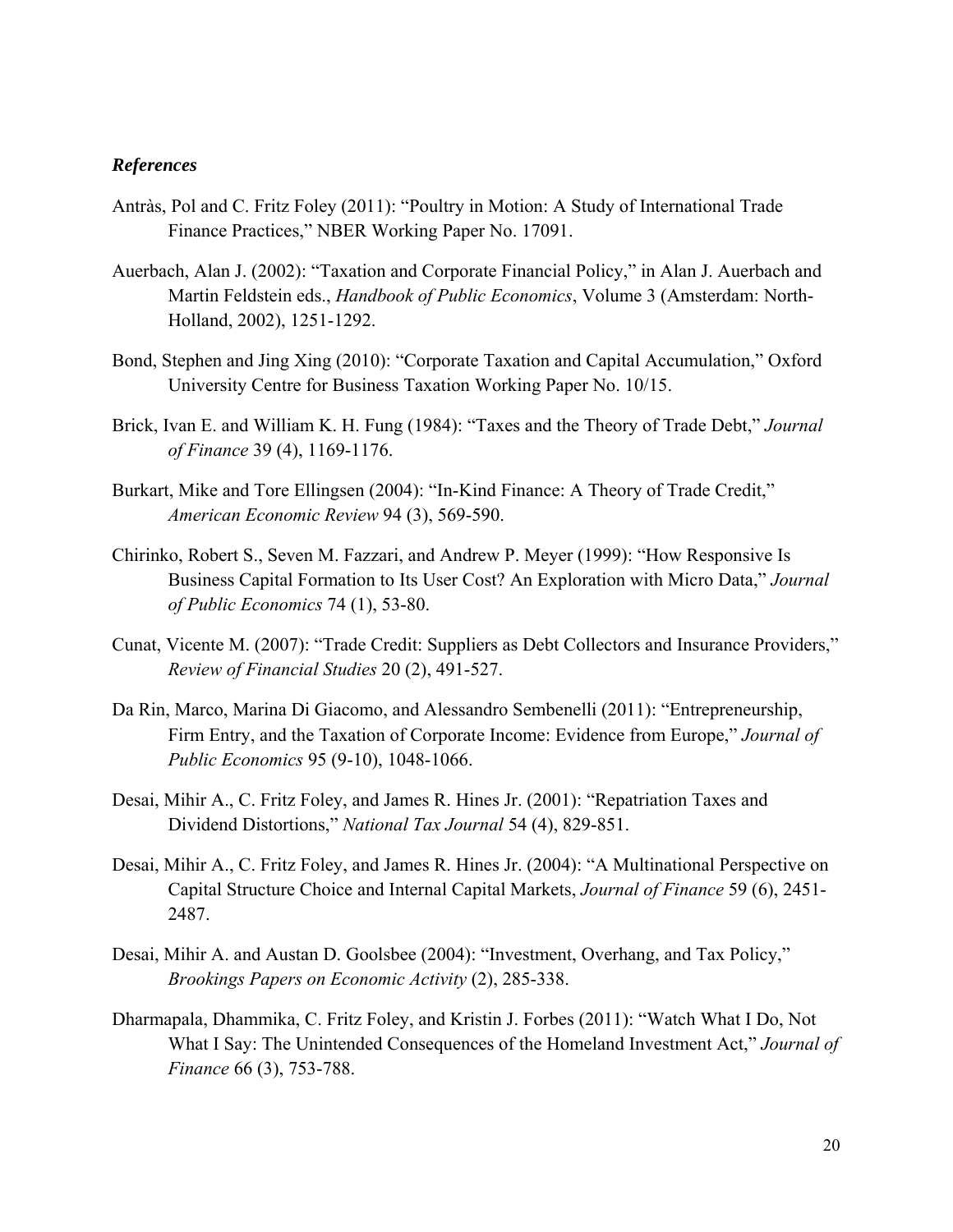- Djankov, Simeon, Tim Ganser, Caralee McLiesh, Rita Ramalho, and Andrei Shleifer (2010): "The Effect of Corporate Taxes on Investment and Entrepreneurship," *American Economic Journal: Macroeconomics* 2 (3), 31-64.
- Fabbri, Daniela and Anna Maria C. Menichini (2010): "Trade Credit, Collateral Liquidation and Borrowing Constraints," *Journal of Financial Economics* 96 (3), 413-432.
- Fisman, Raymond and Inessa Love (2003): "Trade Credit, Financial Intermediary Development and Industry Growth," *Journal of Finance* 58 (1), 353-374.
- Foley, C. Fritz, Jay Hartzell, Sheridan Titman, and Garry Twite (2007): "Why do Firms Hold so Much Cash? A Tax-Based Explanation," *Journal of Financial Economics* 86 (3), 579- 607.
- Giannetti, Mariassunta, Mike Burkart and Tore Ellingsen (2011): "What You Sell Is What You Lend? Explaining Trade Credit Contracts," *Review of Financial Studies* 24 (4), 1261- 1298.
- Graetz, Michael J. and Deborah H. Schenk (2009), *Federal Income Taxation: Principles and Policies*, 6<sup>th</sup> ed. New York: Foundation Press.
- Graham, John R. (1996): "Debt and the Marginal Tax Rate," *Journal of Financial Economics* 41 (1), 41-73.
- Graham, John R. (2000): "How Big Are the Tax Benefits of Debt?" *Journal of Finance* 55 (5), 1901-1941.
- Graham, John R. (2006): "A Review of Taxes and Corporate Finance," *Foundations and Trends in Finance* 1 (7), 573-691.
- Hartman, David (1985): "Tax Policy and Foreign Direct Investment," *Journal of Public Economics* 26 (1), 107-21.
- Hassett, Kevin A. and R. Glenn Hubbard (2002): "Tax Policy and Business Investment," in Alan J. Auerbach and Martin Feldstein eds., *Handbook of Public Economics*, Volume 3 (Amsterdam: North-Holland), 1293-1343.
- Hines, James R., Jr. (1994): "Credit and Deferral as International Investment Incentives," *Journal of Public Economics* 55 (2), 323-347.
- Hines, James R., Jr. and Eric M. Rice (1994): "Fiscal Paradise: Foreign Tax Havens and American Business," *Quarterly Journal of Economics* 109 (1), 149-182.
- Huizinga, Harry, Luc Laeven, and Gaetan Nicodeme (2008): "Capital Structure and International Debt Shifting," *Journal of Financial Economics* 88 (1), 80-118.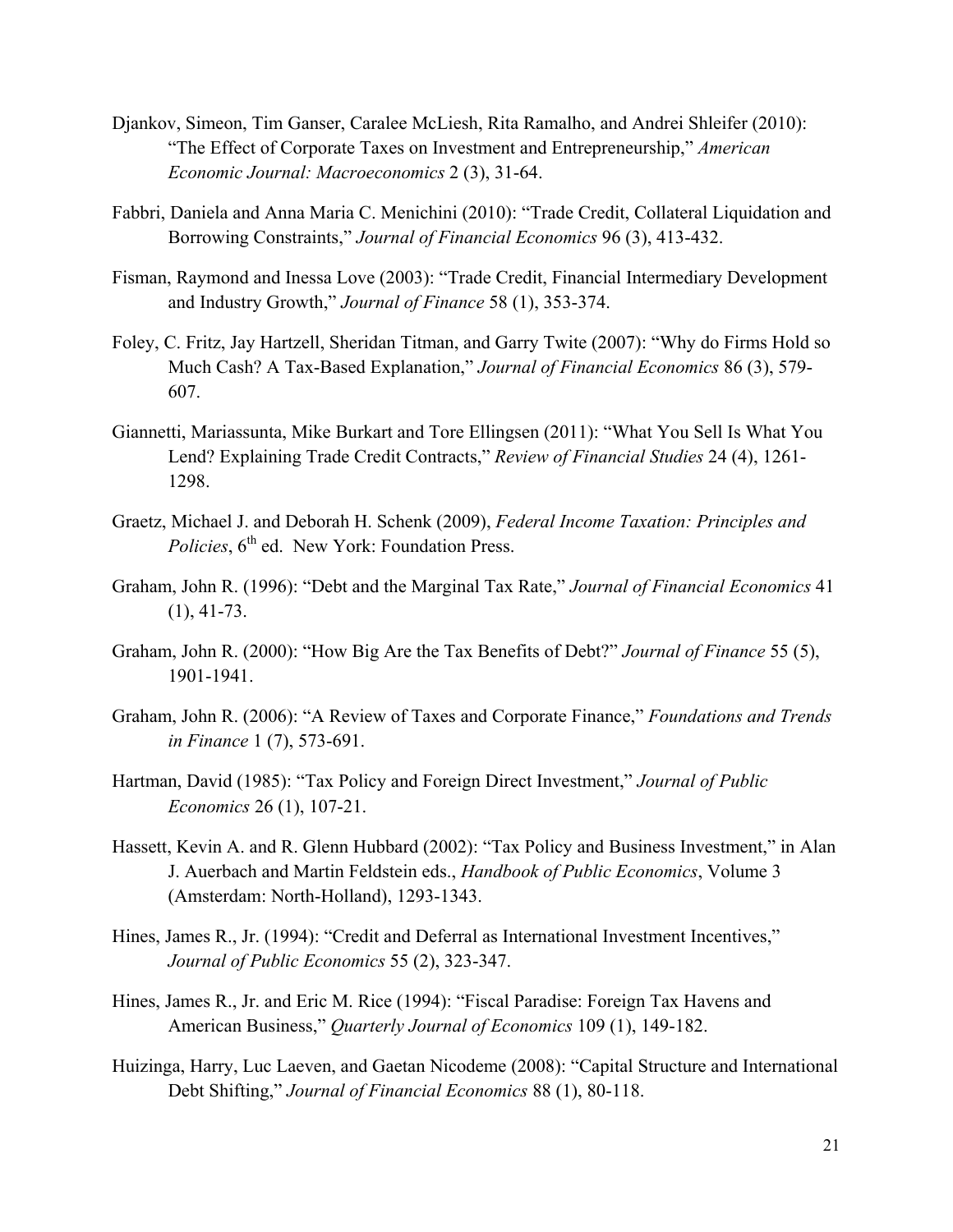- Klapper, Leora, Luc Laeven, and Raghuram Rajan (2012): "Trade Credit Contracts," *Review of Financial Studies* 25(3), pp. 838-867.
- Lee, Yul W. and John D. Stowe (1993): "Product Risk, Asymmetric Information, and Trade Credit," *Journal of Financial and Quantitative Analysis* 28 (2), 285-300.
- Long, Michael S., Ileen B Malitz, and S. Abraham Ravid (1993): "Trade Credit, Quality Guarantees, and Product Marketability," *Financial Management* 22 (4), 117-127.
- Love, Inessa, Lorenzo A Preve, and Virginia Sarria-Allende (2007): "Trade Credit and Bank Credit: Evidence from Recent Financial Crises," *Journal of Financial Economics* 83 (2), 453-469.
- Meltzer, Allan H. (1960): "Mercantile Credit, Monetary Policy, and Size of Firms," *Review of Economics and Statistics* 42 (4), 429-437.
- Ng, Chee K., Janet Kiholm Smith and Richard L. Smith (1999): "Evidence on the Determinants of Credit Terms Used in Interfirm Trade," *Journal of Finance* 54 (3), 1109-1129.
- Petersen, Michell A. and Raghuram G. Rajan (1994): "The Benefits of Lender Relationships: Evidence from Small Business Data," *Journal of Finance* 49 (1), 3-37.
- Petersen, Michell A. and Raghuram G. Rajan (1997): "Trade Credit: Theories and Evidence," *Review of Financial Studies* 10 (3), 661-691.
- Ramey, Valerie A. (1992): "The source of fluctuations in money: Evidence from trade credit," *Journal of Monetary Economics* 30, 171-193.
- Sinn, Hans-Werner (1993): "Taxation and the Birth of Foreign Subsidiaries," in *Trade, Welfare and Economic Policies: Essays in Honor of Murray C. Kemp*, eds. Horst Herberg and Ngo Van Long (Ann Arbor, MI: University of Michigan Press), 325-352.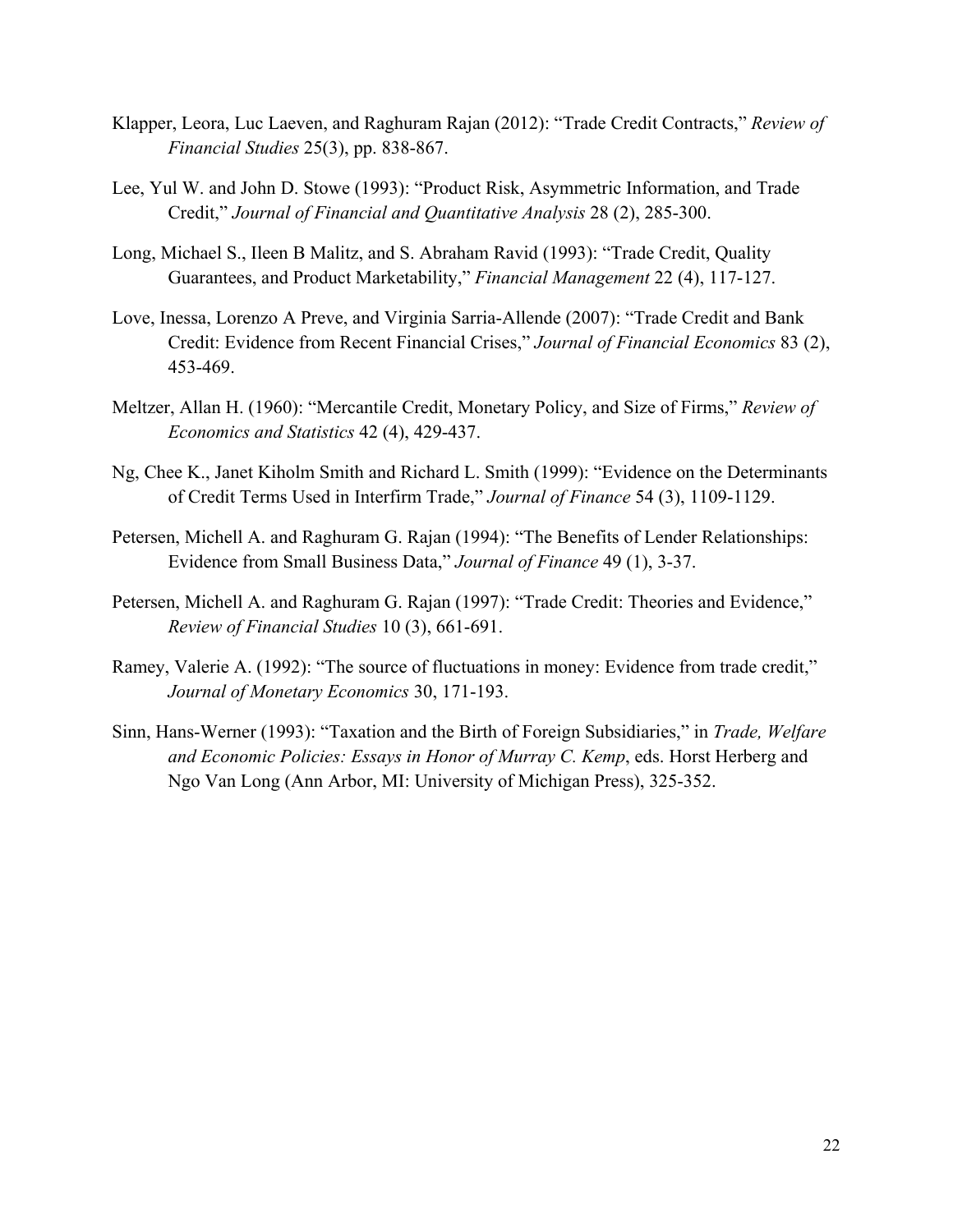Figure 1. This figure displays mean measures of trade credit use by foreign affiliates of U.S. firms in countries with differing corporate tax rates. Accounts Receivable/Sales is the ratio of total current accounts receivable to total annual sales; Accounts Payable/Sales is the ratio of total current accounts payable to total sales; and Net Working Capital/Sales is the ratio of the difference between total current accounts receivable and current accounts payable to total sales. Ratios are computed using the publicly available BEA country-level data for the 1982, 1989, 1994, 1999, and 2004 benchmark years that cover nonbank majority owned affiliates of nonbank parents. Average tax rates are calculated as ratios of total income tax payments to total pretax income. The leftmost set of bars depicts ratios for U.S. multinaitonal affiliates located in countries with average corporate tax rates below 15 percent. The second set of bars depicts ratios for U.S. multinational affiliates located in countries with tax rates greater than or equal to 15 percent and less than 30 percent. The third set of bars depicts ratios for U.S. multinaitonal affiliates located in countries with tax rates greater than or equal to 30 percent and less than 45 percent, and the rightmost set of bars depicts ratios for U.S. multinaitonal affiliates located in countries with tax rates greater than or equal to 45 percent.

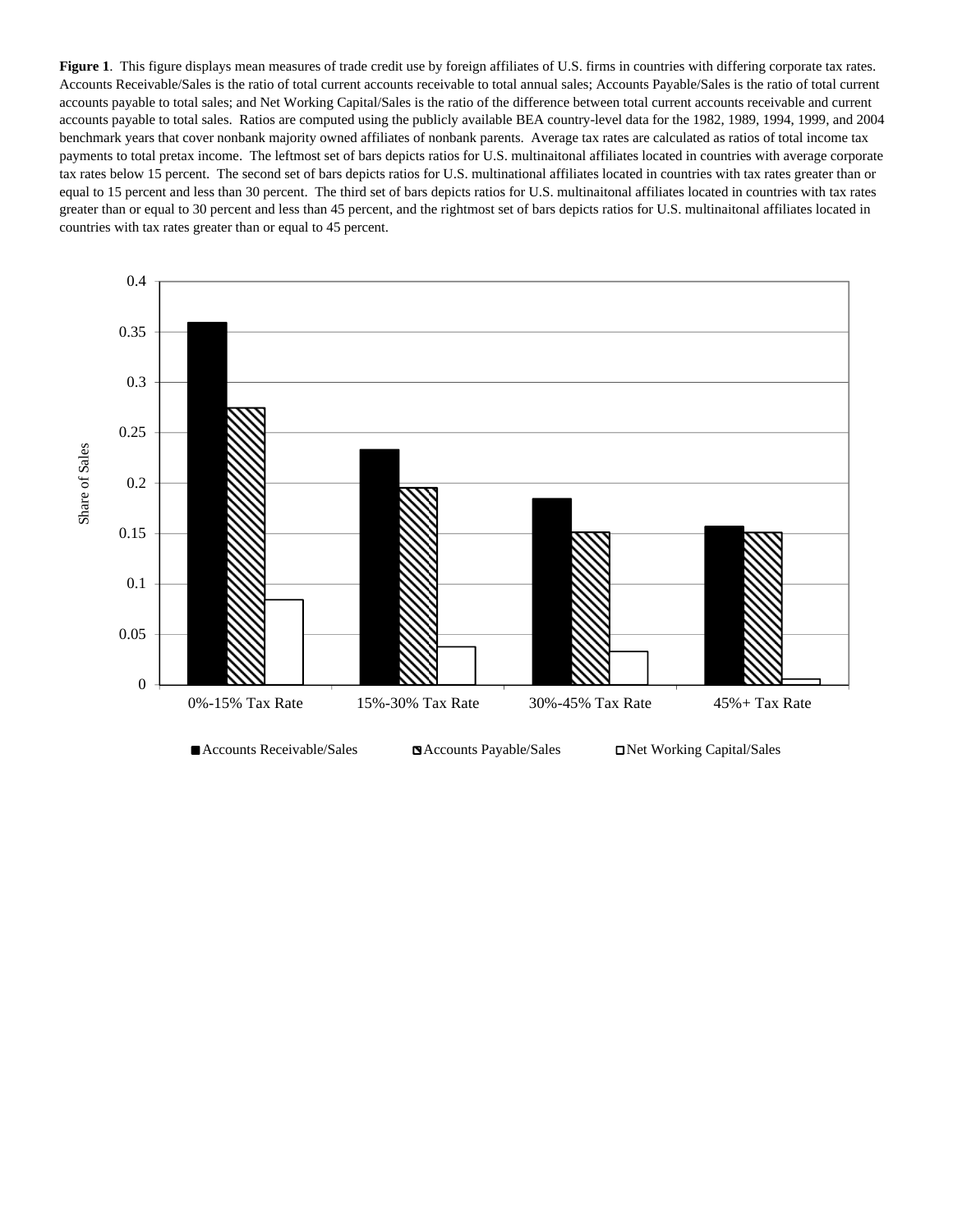**Figure 2**. This figure displays aggregate dividend payout ratios for two groups of foreign affiliates of U.S. multinational firms in 2004 and in 2005. Dividend payout ratios are ratios of aggregate dividends paid by U.S. multinational affiliates to aggregate net income of U.S. multinational affiliates. The two leftmost bars depict dividend payout ratios of foreign affiliates that are directly owned by U.S parent companies and that have positive net working capital positions in 2004. The two rightmost bars depict dividend payout ratios of other affiliates. The shaded bars present 2004 dividend payout ratios, and the unshaded bars present 2005 dividend payout ratios.



 $\Box$ 2004  $\Box$ 2005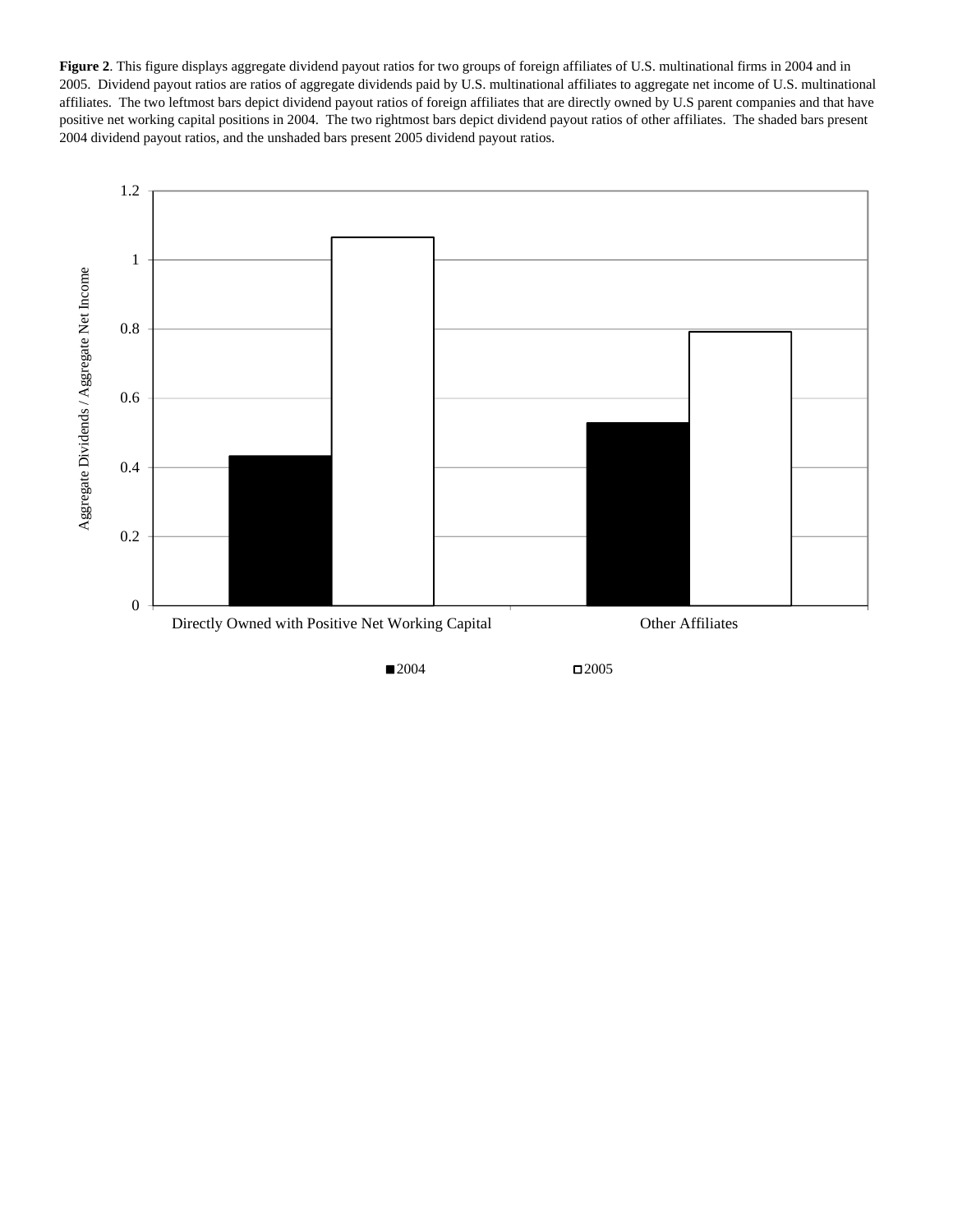#### **Descriptive Statistics**

This table presents descriptive statistics for the main variables used in the analysis. Net Working Capital/Sales is the ratio of the difference between current accounts receivable and current accounts payable to sales. Median Country Tax Rate is the median value of the ratio of affiliate income tax payments to pretax income in the affiliate's host country. Haven Dummy equals one for foreign affiliates located in countries identified as tax havens by Hines and Rice (1994). Log of Assets is the log of affiliate assets, and Non Trade Account Leverage is the ratio of the difference between current liabilities and long term debt and current trade accounts payable to sales. Log of GDP Per Capita is the log of per capita GDP of the country in which an affiliate is located. Whole Ownership Dummy is a dummy equal to one for affiliates that are wholly owned by their U.S. parent companies. Share of Trade with Parent is a ratio; the numerator is the sum of annual affiliate sales to its U.S. parent company and sales by the U.S. parent company to the affiliate and the denominator is the sum of total affiliate sales and total sales of all U.S. entities to the affiliate. Cash/Sales is the ratio of affiliate yearend cash holdings to sales. Dividend dummy takes the value one for affiliates paying positive dividends and zero otherwise. Dividends/Sales is the ratio of affiliate dividend payments to total affiliate sales. Directly Owned with Positive Net Working Capital is a dummy equal to one for affiliates that are directly owned by their U.S. parent companies and that have current accounts receivable that exceed current accounts payable in 2004. Net Income/Sales is the ratio of net income to sales.

|                                                  | Mean    | <b>Standard Deviation</b> |
|--------------------------------------------------|---------|---------------------------|
| Net Working Capital/Sales                        | 0.0433  | 0.5044                    |
| <b>Accounts Receivable/Sales</b>                 | 0.3643  | 0.8794                    |
| Accounts Payable/Sales                           | 0.3066  | 0.7628                    |
| Median Country Tax Rate                          | 0.3357  | 0.1333                    |
| Haven Dummy                                      | 0.1334  | 0.3401                    |
| Log of Assets                                    | 10.6473 | 1.8786                    |
| Non Trade Account Leverage                       | 0.2823  | 0.2958                    |
| Log of GDP per Capita                            | 9.2287  | 1.0386                    |
| Whole Ownership Dummy                            | 0.7783  | 0.4154                    |
| Share of Trade with Parent                       | 0.1118  | 0.2168                    |
| Cash/Sales                                       | 0.1487  | 0.4243                    |
| Dividend Dummy                                   | 0.2467  | 0.4311                    |
| Dividends/Sales                                  | 0.0316  | 0.0820                    |
| Directly Owned with Positive Net Working Capital | 0.2513  | 0.4338                    |
| Net Income/Sales                                 | 0.0648  | 0.4292                    |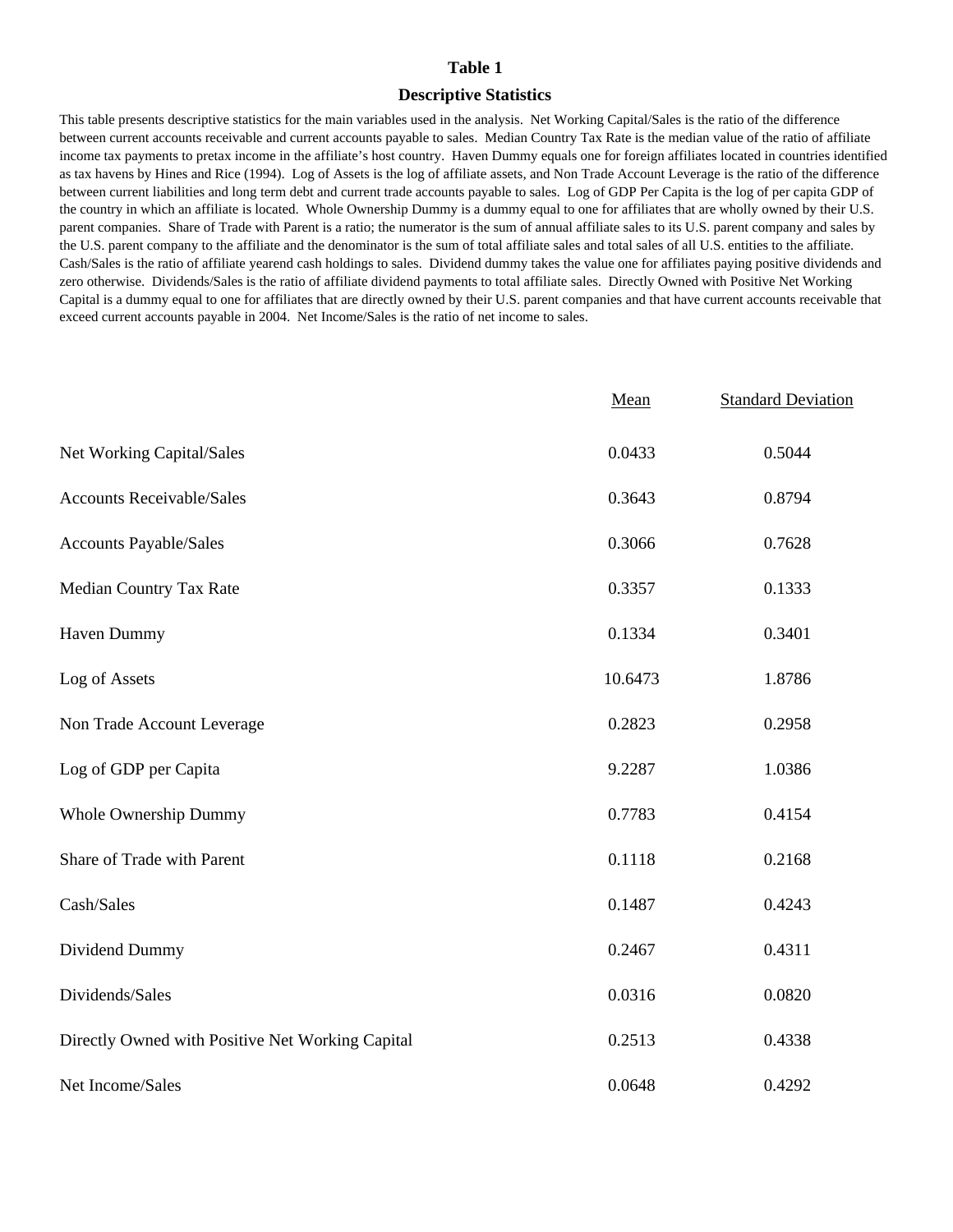## **Taxes and Net Working Capital Positions**

This table presents estimated coefficients from regressions explaining the net working capital, accounts receivable, and accounts payable of foreign affiliates of U.S. multinational firms in 1982, 1989, 1994, 1999, and 2004. The dependent variable in columns 1 and 4 is the ratio of the difference between current accounts receivable and current accounts payable to sales. In columns 2 and 5, the dependent variable is the ratio of current accounts receivable to annual sales, and in columns 3 and 6 the dependent variable is the ratio of current accounts payable to annual sales. Median Country Tax Rate is the median value of the ratio of affiliate income tax payments to pretax income in the affiliate's host country. Haven Dummy equals one for foreign affiliates located in countries identified as tax havens by Hines and Rice (1994). Log of Assets is the log of affiliate assets, and Non Trade Account Leverage is the ratio of the difference between current liabilities and long term debt and current trade accounts payable to sales. Log of GDP Per Capita is the log of per capita GDP of the country in which an affiliate is located. All regressions are estimated by ordinary least squares and include fixed effects for each parent firm and for each year. Standard errors that correct for clustering of errors by country are presented in parentheses.

| Dependent Variable:        | Net Working<br>Capital/Sales | Accounts<br>Receivable/Sales | Accounts<br>Payable/Sales | Net Working<br>Capital/Sales | Accounts<br>Receivable/ Sales | Accounts<br>Payable/Sales |
|----------------------------|------------------------------|------------------------------|---------------------------|------------------------------|-------------------------------|---------------------------|
|                            | (1)                          | (2)                          | (3)                       | (4)                          | (5)                           | (6)                       |
| Constant                   | $-0.1409$<br>(0.0610)        | $-0.0769$<br>(0.0816)        | 0.1037<br>(0.1303)        | $-0.1431$<br>(0.0431)        | $-0.1217$<br>(0.0802)         | 0.1489<br>(0.1014)        |
| Median Country Tax Rate    | $-0.1430$<br>(0.0495)        | $-0.3393$<br>(0.0928)        | $-0.0647$<br>(0.0696)     |                              |                               |                           |
| Haven Dummy                |                              |                              |                           | 0.0660<br>(0.0229)           | 0.1260<br>(0.0437)            | 0.0103<br>(0.0261)        |
| Log of Assets              | 0.0027<br>(0.0036)           | 0.0434<br>(0.0071)           | 0.0334<br>(0.0087)        | 0.0028<br>(0.0034)           | 0.0437<br>(0.0071)            | 0.0336<br>(0.0087)        |
| Non Trade Account Leverage | 0.2489<br>(0.0196)           | 0.0600<br>(0.0247)           | $-0.3047$<br>(0.0326)     | 0.2508<br>(0.0193)           | 0.0616<br>(0.0246)            | $-0.3055$<br>(0.0325)     |
| Log of GDP per Capita      | 0.0161<br>(0.0043)           | 0.0162<br>(0.0088)           | $-0.0092$<br>(0.0097)     | 0.0103<br>(0.0043)           | 0.0034<br>(0.0086)            | $-0.0120$<br>(0.0099)     |
| Parent Fixed Effects?      | Yes                          | Yes                          | Yes                       | Yes                          | Yes                           | Yes                       |
| Year Fixed Effects?        | Yes                          | Yes                          | Yes                       | Yes                          | Yes                           | Yes                       |
| No. of Obs.                | 37,693                       | 37,693                       | 37,693                    | 37,711                       | 37,711                        | 37,711                    |
| R-Squared                  | 0.1583                       | 0.2302                       | 0.2653                    | 0.1591                       | 0.2303                        | 0.2649                    |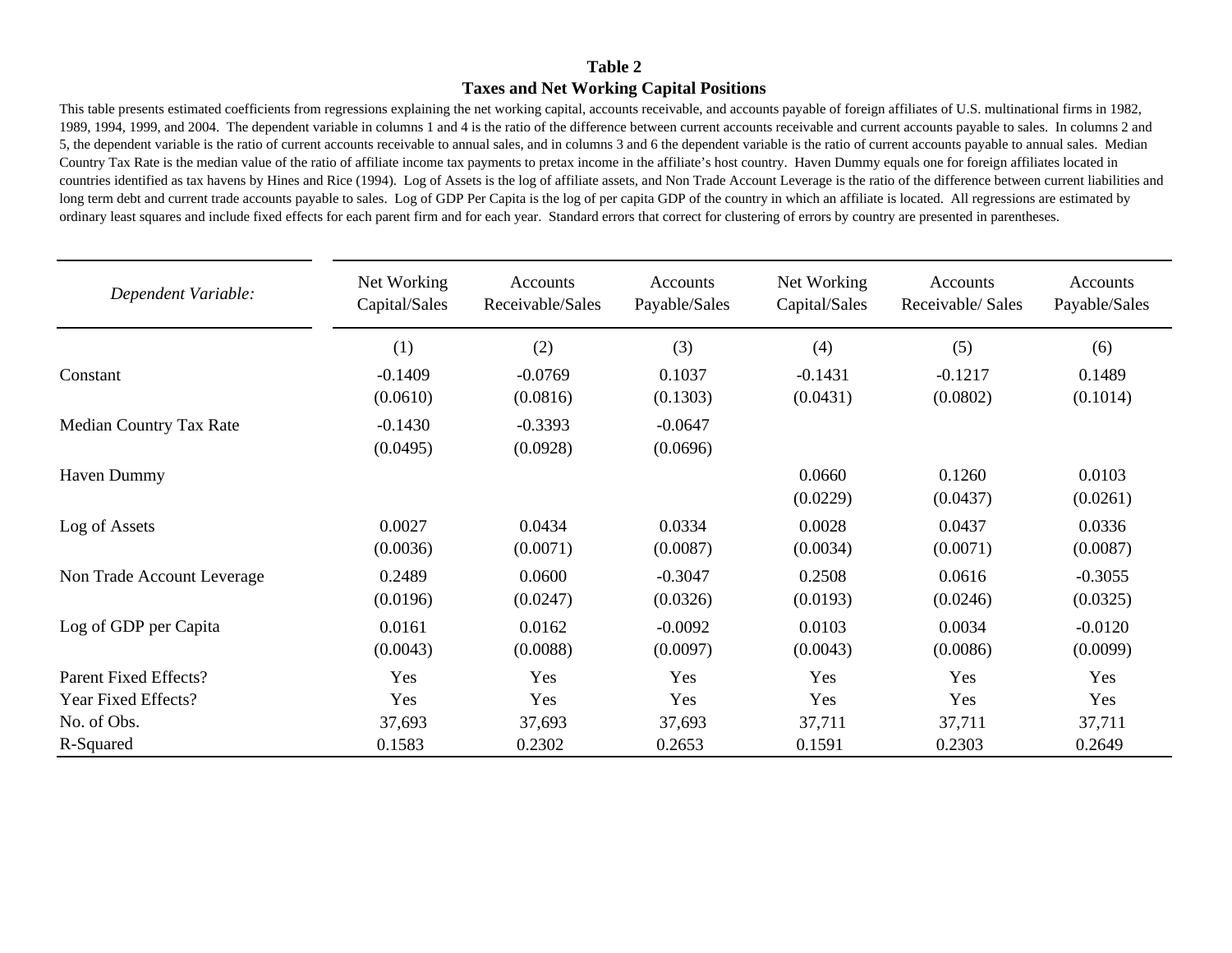#### **Effects of Whole Ownership and Trade with Parent**

This table presents estimated coefficients from regressions explaining the net working capital of foreign affiliates of U.S. multinational firms in 1982, 1989, 1994, 1999, and 2004. The dependent variable is the ratio of the difference between current accounts receivable and current accounts payable to sales. Median Country Tax Rate is the median value of the ratio of affiliate income tax payments to pretax income in the affiliate's host country. Haven Dummy equals one for foreign affiliates located in countries identified as tax havens by Hines and Rice (1994). Whole Ownership Dummy is a dummy equal to one for affiliates wholly owned by their U.S. parent companies. Share of Trade with Parent is a ratio; the numerator is the sum of annual affiliate sales to its U.S. parent company and sales by the U.S. parent company to the affiliate, and the denominator is the sum of total affiliate sales and total sales of all U.S. entities to the affiliate. Log of Assets is the log of affiliate assets, and Non Trade Account Leverage is the ratio of the difference between current liabilities and long term debt and current trade accounts payable to sales. Log of GDP Per Capita is the log of per capita GDP of the country in which an affiliate is located. All regressions are estimated by ordinary least squares and include fixed effects for each parent firm and for each year. Standard errors that correct for clustering of errors by country are presented in parentheses.

| Dependent Variable:                                            | Net Working Capital/Sales |                       |                       |                       |  |
|----------------------------------------------------------------|---------------------------|-----------------------|-----------------------|-----------------------|--|
|                                                                | (1)                       | (2)                   | (3)                   | (4)                   |  |
| Constant                                                       | $-0.1848$<br>(0.0652)     | $-0.1519$<br>(0.0424) | $-0.1313$<br>(0.0592) | $-0.1278$<br>(0.0494) |  |
| Median Country Tax Rate                                        | $-0.0538$<br>(0.0426)     |                       | $-0.1146$<br>(0.0506) |                       |  |
| Haven Dummy                                                    |                           | $-0.0140$<br>(0.0202) |                       | 0.0510<br>(0.0162)    |  |
| Whole Ownership Dummy                                          | 0.0650<br>(0.0246)        | 0.0218<br>(0.0073)    |                       |                       |  |
| Share of Trade with Parent                                     |                           |                       | 0.1127<br>(0.0636)    | $-0.0475$<br>(0.0296) |  |
| Median Country Tax Rate * Whole<br><b>Ownership Dummy</b>      | $-0.1012$<br>(0.0588)     |                       |                       |                       |  |
| Median Country Tax Rate * Share of<br><b>Trade with Parent</b> |                           |                       | $-0.3608$<br>(0.1355) |                       |  |
| Haven Dummy * Whole Ownership<br>Dummy                         |                           | 0.0866<br>(0.0319)    |                       |                       |  |
| Haven Dummy * Share of Trade with<br>Parent                    |                           |                       |                       | 0.1325<br>(0.0739)    |  |
| Log of Assets                                                  | 0.0030<br>(0.0036)        | 0.0029<br>(0.0034)    | 0.0054<br>(0.0037)    | 0.0055<br>(0.0034)    |  |
| Non Trade Account Leverage                                     | 0.2488<br>(0.0195)        | 0.2510<br>(0.0192)    | 0.2506<br>(0.0206)    | 0.2513<br>(0.0201)    |  |
| Log of GDP per Capita                                          | 0.0142<br>(0.0042)        | 0.0094<br>(0.0042)    | 0.0135<br>(0.0052)    | 0.0068<br>(0.0051)    |  |
| <b>Parent Fixed Effects?</b>                                   | Yes                       | Yes                   | Yes                   | Yes                   |  |
| Year Fixed Effects?                                            | Yes                       | Yes                   | Yes                   | Yes                   |  |
| No. of Obs.                                                    | 37,693                    | 37,711                | 33,283                | 33,299                |  |
| R-Squared                                                      | 0.1588                    | 0.1597                | 0.1637                | 0.1647                |  |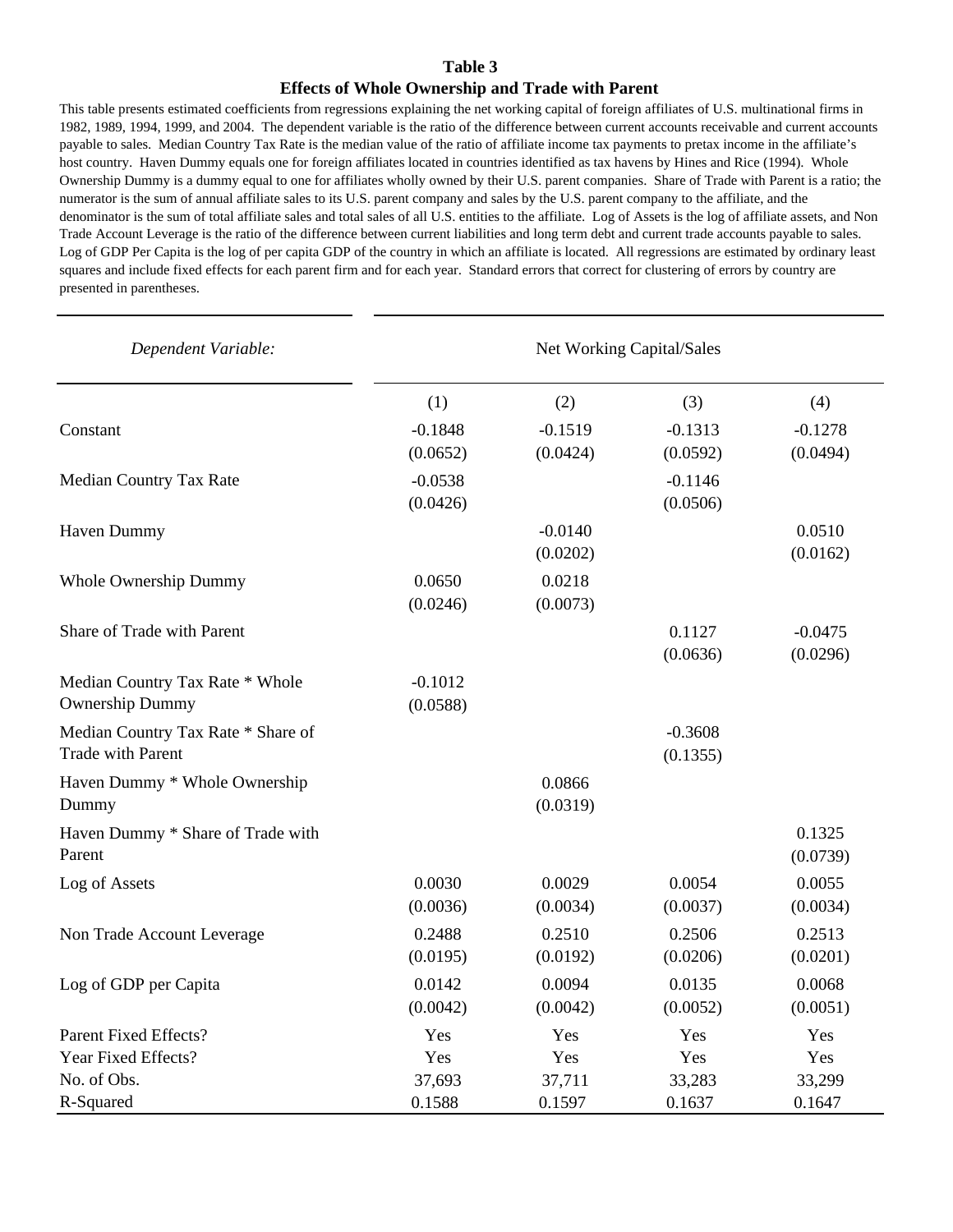#### **Capital Expenditures and Cash Holdings**

This table presents estimated coefficients from regressions explaining the net working capital of foreign affiliates of U.S. multinational firms in 1982, 1989, 1994, 1999, and 2004. The dependent variable is the ratio of the difference between current accounts receivable and current accounts payable to sales. Median Country Tax Rate is the median value of the ratio of affiliate income tax payments to pretax income in the affiliate's host country. Haven Dummy equals one for foreign affiliates located in countries identified as tax havens by Hines and Rice (1994). High Capital Expenditure Dummy is a dummy equal to one for observations in which the ratio of affiliate capital expenditures to affiliate assets exceeds the sample median. Cash/Sales is the ratio of affiliate cash holdings to sales. Log of Assets is the log of affiliate assets, and Non Trade Account Leverage is the ratio of the difference between current liabilities and long term debt and current trade accounts payable to sales. Log of GDP Per Capita is the log of per capita GDP of the country in which an affiliate is located. All regressions are estimated by ordinary least squares and include fixed effects for each parent firm and for each year. Standard errors that correct for clustering of errors by country are presented in parentheses.

| Dependent Variable:                                                | Net Working Capital/Sales |                       |                       |                       |  |
|--------------------------------------------------------------------|---------------------------|-----------------------|-----------------------|-----------------------|--|
|                                                                    | (1)                       | (2)                   | (3)                   | (4)                   |  |
| Constant                                                           | $-0.0461$<br>(0.0584)     | $-0.0885$<br>(0.0434) | $-0.1240$<br>(0.0603) | $-0.1174$<br>(0.0403) |  |
| Median Country Tax Rate                                            | $-0.1940$<br>(0.0603)     |                       | $-0.1683$<br>(0.0518) |                       |  |
| Haven Dummy                                                        |                           | 0.0779<br>(0.0282)    |                       | 0.0691<br>(0.0226)    |  |
| High Capital Expenditure Dummy                                     | $-0.1277$<br>(0.0219)     | $-0.0558$<br>(0.0061) |                       |                       |  |
| Cash/Sales                                                         |                           |                       | $-0.0733$<br>(0.0298) | $-0.1352$<br>(0.0197) |  |
| Median Country Tax Rate * High Capital<br><b>Expenditure Dummy</b> | 0.1762<br>(0.0541)        |                       |                       |                       |  |
| Median Country Tax Rate * Cash/Sales                               |                           |                       | $-0.1353$<br>(0.1048) |                       |  |
| Haven Dummy * High Capital                                         |                           | $-0.0709$             |                       |                       |  |
| <b>Expenditure Dummy</b>                                           |                           | (0.0261)              |                       |                       |  |
| Haven Dummy * Cash/Sales                                           |                           |                       |                       | 0.0710<br>(0.0325)    |  |
| Log of Assets                                                      | 0.0038<br>(0.0036)        | 0.0038<br>(0.0032)    | 0.0032<br>(0.0037)    | 0.0033<br>(0.0034)    |  |
| Non Trade Account Leverage                                         | 0.2514<br>(0.0194)        | 0.2533<br>(0.0192)    | 0.2473<br>(0.0196)    | 0.2501<br>(0.0192)    |  |
| Log of GDP per Capita                                              | 0.0100<br>(0.0042)        | 0.0070<br>(0.0043)    | 0.0162<br>(0.0044)    | 0.0083<br>(0.0040)    |  |
| <b>Parent Fixed Effects?</b>                                       | Yes                       | Yes                   | Yes                   | Yes                   |  |
| Year Fixed Effects?                                                | Yes                       | Yes                   | Yes                   | Yes                   |  |
| No. of Obs.                                                        | 37,693                    | 37,711                | 37,693                | 37,711                |  |
| R-Squared                                                          | 0.1620                    | 0.1624                | 0.1650                | 0.1664                |  |